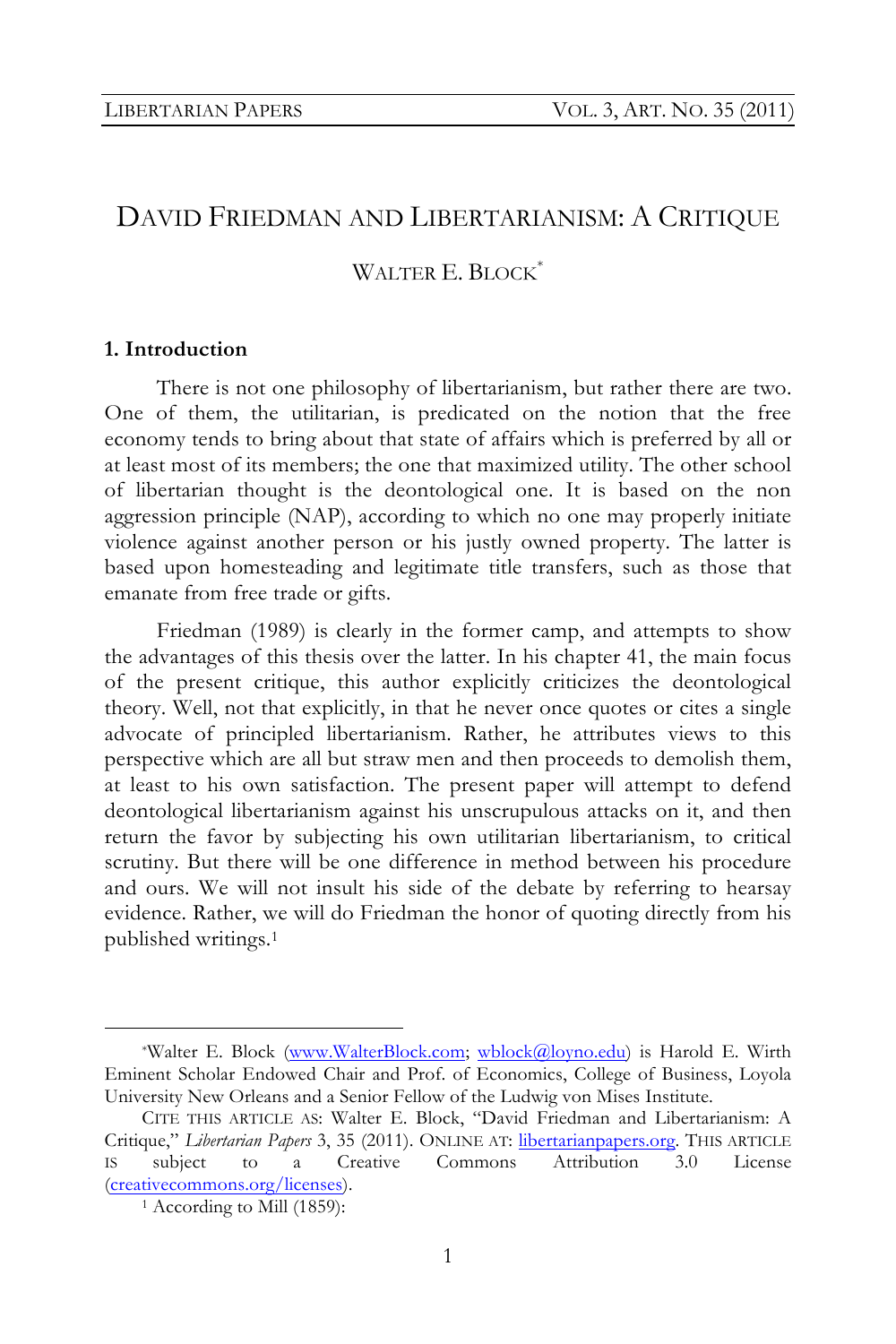Let us start. Friedman says: "One might even argue that to defend libertarian proposals on the grounds that they have desirable consequences, as I have done throughout this book, is not only a waste of time but a dangerous waste of time, since it suggests that one must abandon the libertarian position if it turns out that some coercive alternative works better." I accept this notion: Friedman's efforts are indeed a dangerous waste of time, but not for the reason he gives. Rather, this is the case if we substitute utilitarian for principled libertarianism, because the former is, plainly, incorrect. It is very weak,<sup>2</sup> and thus undermines the entire libertarian enterprise. However, Friedman's analysis is very valuable, very valuable indeed, if understood not as a substitute for deontological libertarianism, but as a complement to it. And this indeed is my assessment of his entire 1989 book. It is filled, for the most part, with wonderful, insightful, creative and perceptive examples of the benefits of liberty. But the notions of justice, rights, principles, are entirely missing from it.

The greatest orator, save one, of antiquity, has left it on record that he always studied his adversary's case with as great, if not with still greater, intensity than even his own. What Cicero practised as the means of forensic success, requires to be imitated by all who study any subject in order to arrive at the truth. He who knows only his own side of the case, knows little of that. His reasons may be good, and no one may have been able to refute them. But if he is equally unable to refute the reasons on the opposite side; if he does not so much as know what they are, he has no ground for preferring either opinion. The rational position for him would be suspension of judgment, and unless he contents himself with that, he is either led by authority, or adopts, like the generality of the world, the side to which he feels most inclination. Nor is it enough that he should hear the arguments of adversaries from his own teachers, presented as they state them, and accompanied by what they offer as refutations. That is not the way to do justice to the arguments, or bring them into real contact with his own mind. He must be able to hear them from persons who actually believe them; who defend them in earnest, and do their very utmost for them. He must know them in their most plausible and persuasive form; he must feel the whole force of the difficulty which the true view of the subject has to encounter and dispose of; else he will never really possess himself of the portion of truth which meets and removes that difficulty. Ninety-nine in a hundred of what are called educated men are in this condition; even of those who can argue fluently for their opinions.

My contention is that Friedman (1989), in refusing to cite actual advocates of deontological libertarianism, does not confront those who do their "very utmost for" this theory; he does not battle against these theories "in their most plausible and persuasive form." I shall not condescend to Friedman as he does to the theory I espouse. Instead, I intend to cite him in detail, so that I can confront utilitarian libertarianism in its "most plausible and persuasive form."

<sup>2</sup> As we shall see in section 3 of this paper.

 $\overline{a}$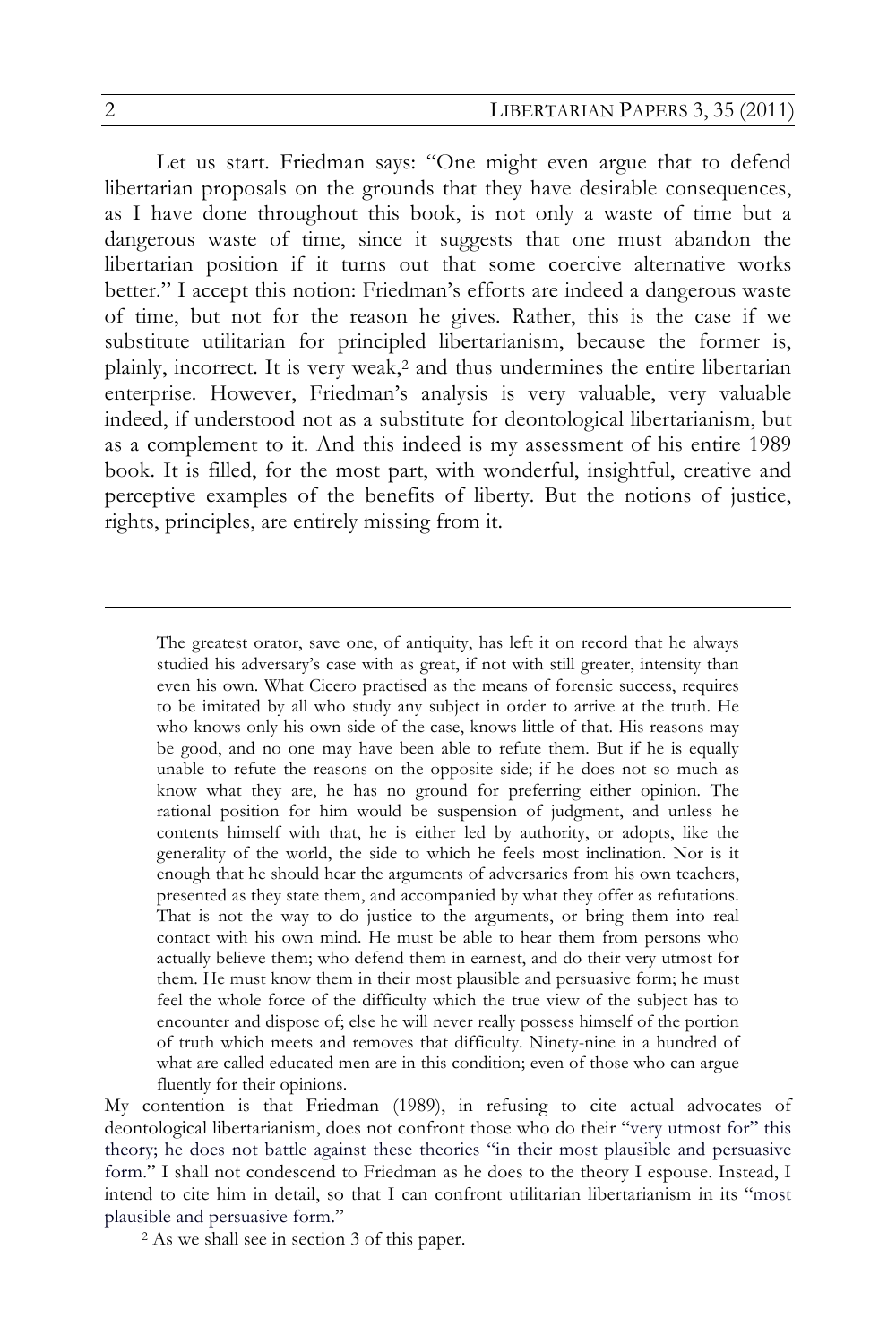## **2. Critique**

#### *2.1. Initiation of coercion*

Friedman3 starts off by attributing to "many libertarians"4 the view that "it is always wrong to initiate coercion." I defy Friedman or anyone else to cite any reputable libertarian (*qua* libertarian) who ever published<sup>5</sup> anything of that sort.6 One difficulty with the "always wrong" rendition of libertarianism is that it makes it out to be a branch of *morality*, and it is no such thing. It may well be *moral* to help old ladies across the street, and immoral to drink oneself into an alcoholic stupor, but none of this is at all relevant to libertarianism, properly understood. Libertarianism is a theory or a branch of *law,* not morality.

To show the difference, let us consider the libertarian case for becoming a Nazi concentration camp guard. Suppose that true-blue Nazis murder 100 innocent victims per week, and that this would occur no matter what our libertarian did. However, assume that it would be possible for our libertarian concentration camp guard to murder only 90 prisoners per week<sup>7</sup> while bringing 10 of them to safety every seven days. Would it be *moral* for him to do this? I argue yes. He will have saved 520 innocents from certain death within the year, at great risk to his own life. Not only were his actions moral, they were heroic. Then, the Nazi regime ends, and our libertarian concentration camp guard is brought before the Nuremberg Court. Will he be found guilty of murder? Of course he will. He murdered  $90x52 = 4680$ Jews, blacks, Gypsies, gays, Catholics, etc., in the course of the year, and thus deserves to be punished to the full extent of the libertarian *law.8* If these

 <sup>3</sup> Unless otherwise noted, all quotes of Friedman will refer to this one work of his, 1989.<br><sup>4</sup> Note, he mentions none by name, and offers no direct quotes. A most unscholarly

procedure. For another, similar, attack on libertarianism that attributes all sort of views to unnamed advocates of this position, see Locke, 2005.

<sup>5</sup> Not said, in an offhand manner.

<sup>6</sup> I find it preposterous to attack a philosophy based upon such made up quotations from them. I cannot believe that Friedman would do any such thing to Marxism, or any other variety of interventionism or dirigisme. Why does he do it in this case one can only wonder.

<sup>7</sup> So as to demonstrate his bone fides, and not be killed by the other guars for dereliction of duty.

<sup>8</sup> What will be the likely fate of our hero? According to libertarian punishment theory (see fn. 22), his crime was not against society; it was, rather, an attack on the specific victims he murdered. The purpose of this theory is to force the criminal (our hero) to compensate the victims, or their heirs. If there is a single one of these 4680 people who wants him put to death, that is precisely what will take place, right after we pin a medal on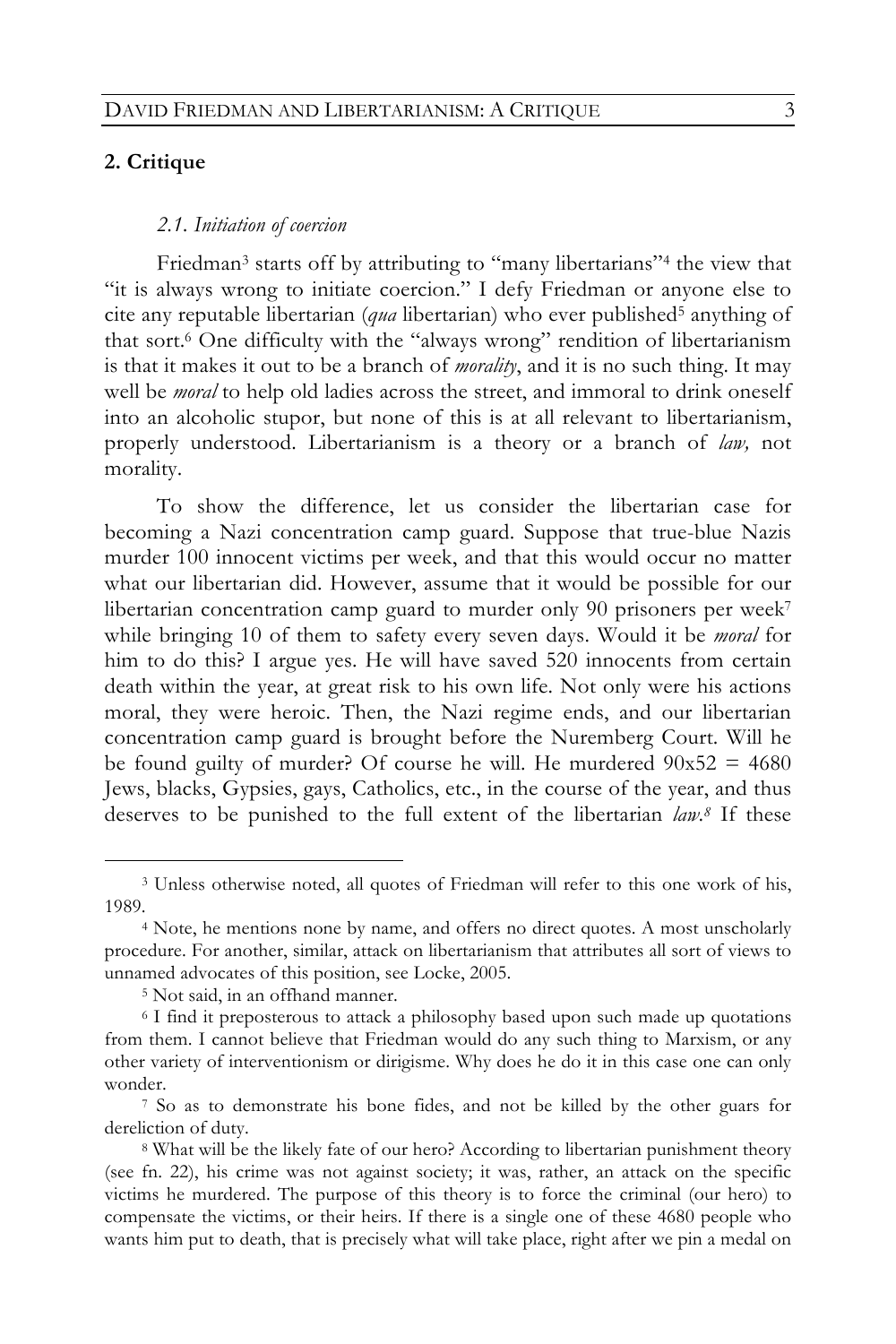considerations do not establish a distinction, no, a chasm, between law and morality, then nothing will.<sup>9</sup>

# *2.2. Absolute control*

Friedman's next attempt at stating the views of the philosophy he wishes to criticize is "Everyone has the absolute right to control his own property, provided that he does not use it to violate the corresponding rights of others." But, said so starkly, this rendition of libertarianism could be interpreted as opposition to exhaling, since in this way CO2 is placed into other people's bodies and their property, presumably without their permission. And, indeed, Friedman taxes principled libertarianism on precisely these grounds: "…the problem is that an absolute right to control one's property proves too much. Carbon dioxide is a pollutant. It is also an end product of human metabolism. If I have no right to impose a single molecule of pollution on anyone else's property, then I must get the permission of all my neighbors to breath. Unless I promise not to exhale." But this is silly. Libertarianism is a theory of *law.* And a basic element of law, in pretty much *any* of its emanations, is *de minimis:10* The law does not concern itself with trifles. It would be difficult to come up with anything more trifling than that. Had Friedman been interested in what a *real* libertarian theorist had to say about this issue, instead of constructing a straw man argument, he could have consulted Rothbard (1982), who addressed this issue as follows:

… the best standard for any proof of guilt is the one commonly used in criminal cases: Proof 'beyond a reasonable doubt.' Obviously, some doubt will almost always persist in gauging people's actions, so that such a standard as 'beyond a scintilla of doubt' would be hopelessly unrealistic. But the doubt must remain small enough that any 'reasonable man' will be convinced of the fact of the defendant's guilt. Conviction of guilt 'beyond a reasonable doubt' appears to be the standard most consonant with libertarian principle.11

<sup>10</sup> http://en.wikipedia.org/wiki/De

him for saving those 520 lives. It is only if all 4680 heirs see him for the hero he is, and forgive him for the murder of their family members, that he will escape punishment.

<sup>9</sup> Can Friedman object that I am playing fast and loose with him with the invention of this libertarian Nazi, creating weird examples out of the whole cloth that have nothing to do with libertarianism, in order to refute him on a post hoc basis? He cannot. I have a long paper trail of this sort of thing (Block, 2001B, 2002C, 2003B, 2004D, 2006B) albeit using Martians (the "mother" of all Nazis), not libertarian "Nazis," to this same end.

<sup>11</sup> Rothbard (1982) was published long before Friedman (1989). Had the latter wished to confront a greater challenge than the view he attributes to "many libertarians" he could have mentioned the former. States Rushton (2000, 11) in this regard: "For more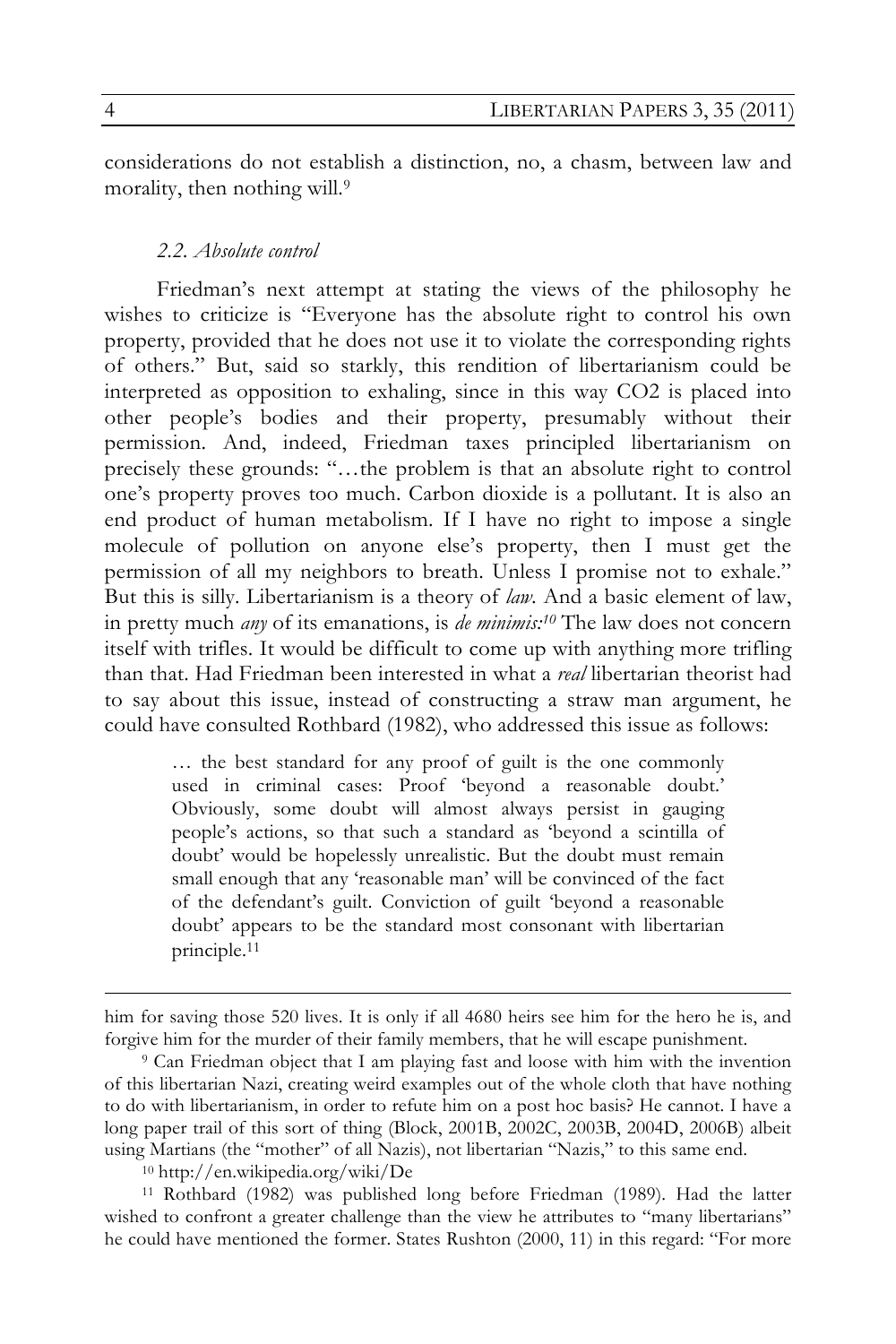Again, Rothbard (1982) writes as if he were anticipating this very objection of Friedman's (1989):

…consider the case of radio waves, which is a crossing of other people's boundaries that is invisible and insensible in every way to the property owner. We are all bombarded by radio waves that cross our properties without our knowledge or consent. Are they invasive and should they therefore be illegal, now that we have scientific devices to detect such waves? Are we then to outlaw all radio transmission? And if not, why not?

The reason why not is that these boundary crossings do not interfere with anyone's exclusive possession, use or enjoyment of their property. They are invisible, cannot be detected by man's senses, and do no harm. They are therefore not really invasions of property, for we must refine our concept of invasion to mean not just boundary crossing, but boundary crossings that in some way interfere with the owner's use or enjoyment of this property. What counts is whether the senses of the property owner are interfered with.

Well, when human beings exhale, their product, CO<sub>2</sub>, also, "cannot be detected by man's senses, and do no harm."

# *2.3. Super flashlights*

Next, consider Friedman's complaint about libertarian law that it would prevent people from using flashlights or striking matches. He says:

…whenever I turn on a light in my house, or even strike a match, the result is to violate the property rights of my neighbors. Anyone who can see the light from his own property, whether with the naked eye or a powerful telescope, demonstrates by doing so that at least some of the photons I produced have trespassed onto his property. If everyone has an absolute right to the protection of his

detailed information on any of the topics in this Special Abridged Edition, please read the corresponding sections in one of the unabridged editions, which contain over 1,000 references to the scholarly literature, a glossary, complete name and subject indexes, and 65 tables and figures." Just so. Rushton wrote not one but two books on this topic he was addressing. One published in 1997, an unabridged one of 388 pages, and the other an abridged one of a mere 108 pages. He not unreasonably asks potential critics to respond to the former, not the latter. Were Friedman to take up the cudgels against Rushton, and employ the same method he utilizes against deontological or principled libertarians, he would not only ignore Rushton (1997), and also Rushton (2000); instead, he would inveigh against what "many (followers of Rushton) appear to believe." That contrary to fact conditional would be an intellectual disgrace.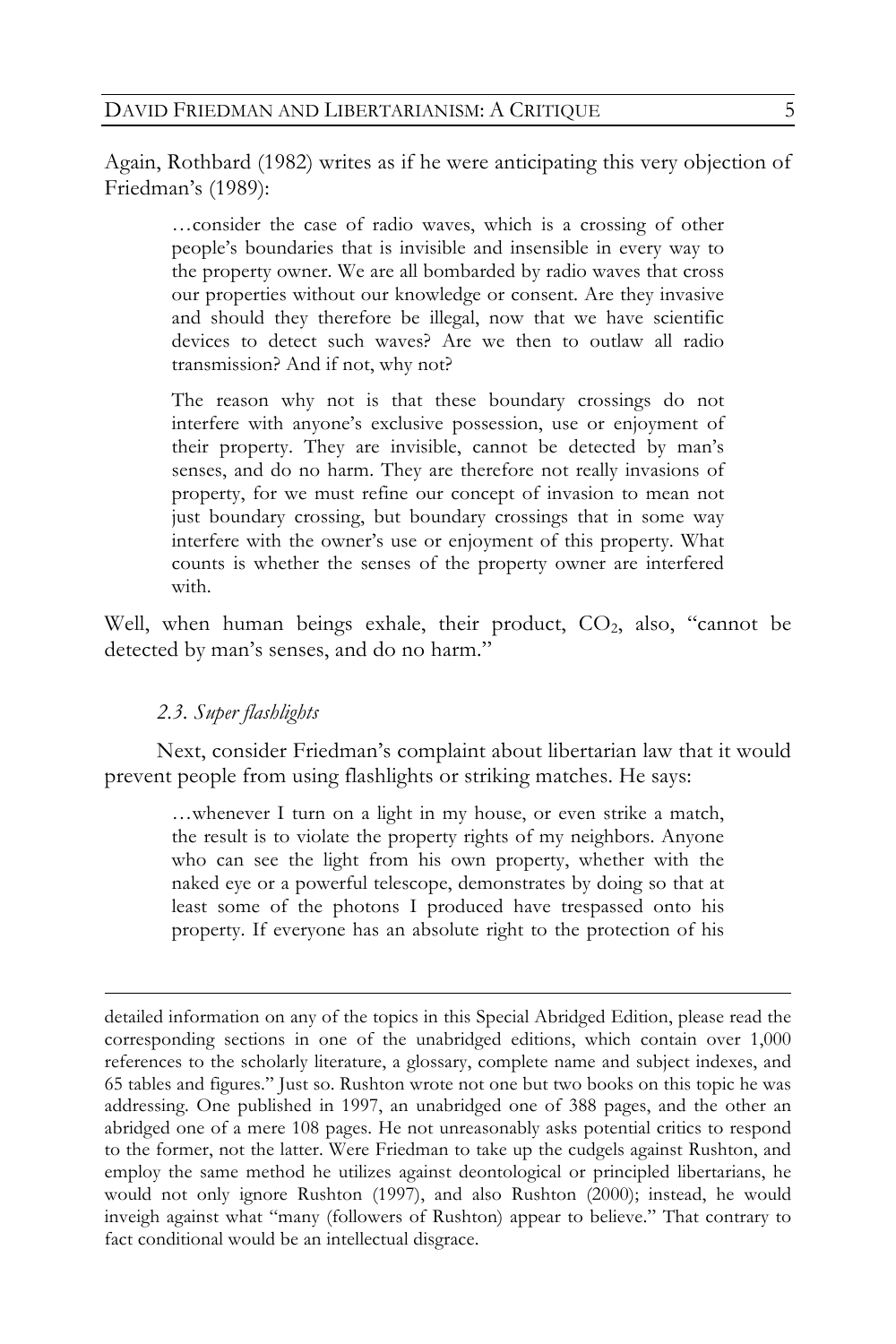own property then anyone within line of sight of me can enjoin me from doing anything at all which produces light.

How does this author arrive at such a bizarre conclusion? He offers the famous continuum problem:

If I fire a thousand megawatt laser beam at your front door I am surely violating your property rights, just as much as if I used a machine gun. But what if I reduce the intensity of the beam--say to the brightness of a flashlight? If you have an absolute right to control your land, then the intensity of the laser beam should not matter. Nobody has a right to use your property without your permission, so it is up to you to decide whether you will or will not put up with any particular invasion.

But this is a complete non-starter. Just because the colors of the rainbow, ROYGBIV blend into one another, does not mean we cannot distinguish extreme points at the end of this distribution, nor, even, all throughout it. Yes, orange and yellow are hard to tell apart where they overlap, but, surely, we all know the difference between these two colors; and this certainly applies to more distant relatives such as red and green.12 Friedman should remember that principled libertarianism is a theory of *law.* Courts distinguish every day between exhaling and heavy pollution; between flashlights and "megawatt laser beams" which can burn down a house.13 If this is all that Friedman can hurl at deontological libertarianism, he never lays a glove on it.

# *2.4. Probability of risk*

There are more arrows in Friedman's quiver. His next line of attack it to apply this continuum problem not to specific property violations but to their probability or likelihood of occurring. He states:

 <sup>12</sup> For greater detail on the continuum fallacy from which Friedman is suffering, see Block and Barnett (2008).

<sup>13</sup> Statutory rape laws, too, admit of this continuum issue. We all know that a five year old girl cannot give consent to engage in voluntary sexual relations, while a twenty five year old woman certainly can. But what about the fifteen year old female? If yes, or no, then how do we deal with the fourteen or sixteen year old? Courts and political jurisdictions handle this problem every day in a not totally unreasonable manner. In the pure libertarian society, private courts (Benson, 1990, 2002; Friedman, 1979, 1989; Hoppe, 2001; Osterfeld, 1989; Peden, 1977; Rothbard, 1973A, 1973B, 1982, 1991; Stringham, 1998-1999; Tannehill and Tannehill, 1984; Wooridge, 1970) would function in much the same way, even through for Friedman, presumably, this too would be an argument against such a society.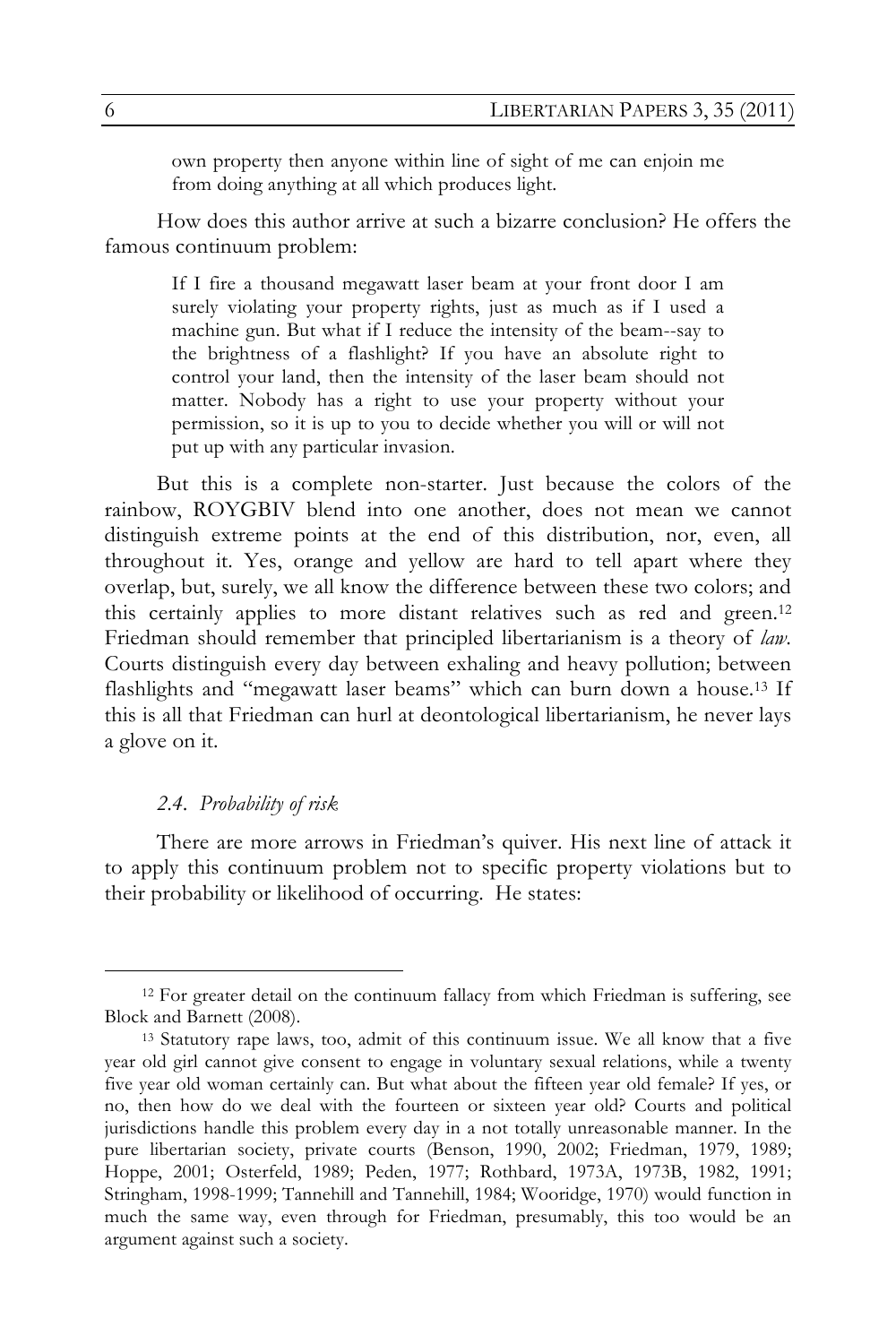A similar problem arises if we consider effects that are small not in size but in probability. Suppose I decide to play Russian roulette, with one small innovation; after putting one cartridge in my revolver and spinning the cylinder, I point it at your head instead of at mine before pulling the trigger. Most people, libertarian or otherwise, would agree that you have every right to knock the gun out of my hand before I pull the trigger. If doing something to someone (in this case shooting him) is coercive, then so is an action that has some probability of doing that something to him.

But what if the revolver has not six chambers but a thousand or a million? The right not to be coerced, stated as an absolute moral principle, should still apply. If libertarianism simply consists of working out the implications of that right, then it seems to imply that I may never do anything which results in some probability of injuring another person without his consent.

I take off from an airport in a private plane with a cruising radius of a thousand miles. There is some (small) probability that my instruments will fail, or I will fall asleep, or for some other reason I will go wildly off course. There is some probability that the plane, having gone off course, will crash. There are things I can do which will reduce these probabilities, but not to zero. It follows that by taking off I impose some (small) probability of death and destruction on everyone through whose roof I might crash. It seems to follow from libertarian principles that before taking off I must get permission from everyone living within a thousand miles of my starting point."

Here, Friedman launches not a knockout blow against libertarianism, but only demonstrates that he cannot distinguish between shooting a gun at someone and flying an airplane. How does he bring himself to such a pass? I suggest it is due to the gigantic philosophical weight he places on the word "absolute" in his statement concerning "absolute right to control his property." No libertarian has said that, at least not in print. Take away that one word, and the entire weight of Friedman's criticism disappears. Libertarians certainly have no problem with courts granting injunctions for clear and present dangers.

Again, we report on Rothbard (1982) as an antidote to Friedman's extremism:

Only if the radio transmissions are proven to be harmful to Smith's person beyond a reasonable doubt should Jones's activities be subject to injunction. The same type of argument, of course, applies to radiation transmissions.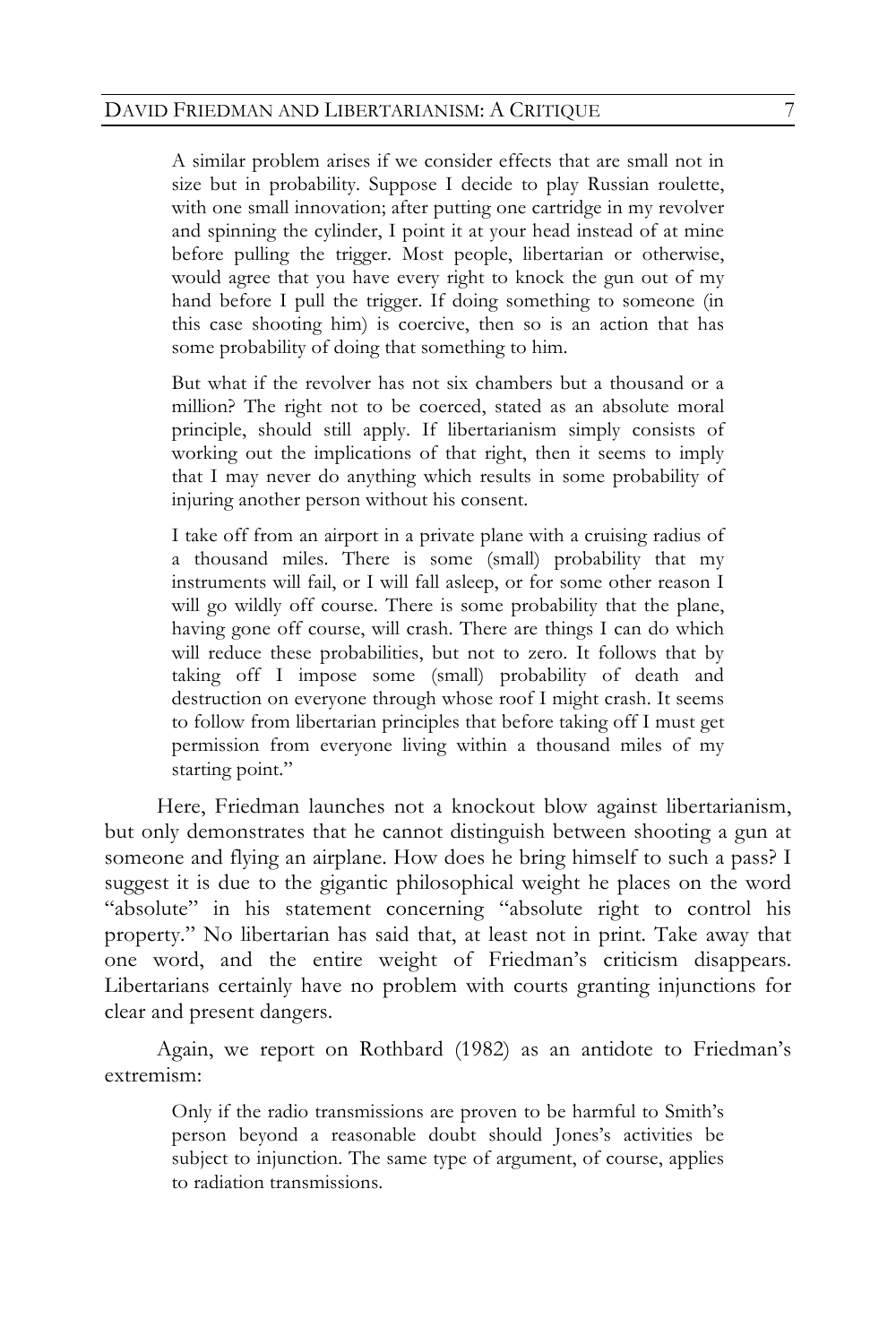Between tangible trespass and radio waves or low-level radiation, there is a range of intermediate nuisances. How should they be treated?

Air pollution, consisting of noxious odors, smoke, or other visible matter, definitely constitutes an invasive interference. These particles can be seen, smelled, or touched, and should therefore constitute invasion per se, except in the case of homesteaded air pollution easements. (Damages beyond the simple invasion would, of course, call for further liability.) Air pollution, however, of gases or particles that are invisible or undetectable by the senses should not constitute aggression per se, because being insensible they do not interfere with the owner's possession or use. They take on the status of invisible radio waves or radiation, unless they are proven to be harmful, and until this proof and the causal connection from aggressor to victim can be established beyond a reasonable doubt."

Once more Rothbard (1982) sheds light on this issue:

When is an act to be held an assault? Frowning would scarcely qualify. But if Jones had whipped out a gun and pointed it in Smith's direction, though not yet fired, this is clearly a threat of imminent aggression, and would properly be countered by Smith plugging Jones in self-defense. (In this case, our view and the "reasonable man" theory would again coincide.) The proper yardstick for determining whether the point of assault had been reached is this: Did Jones initiate an "overt act" threatening battery? As Randy Barnett (1977) has pointed out:

"In a case less than a certainty, the only justifiable use of force is that used to repel an overt act that is something more than mere preparation, remote from time and place of the intended crime. It must be more than "risky"; it must be done with the specific intent to commit a crime and directly tend in some substantial degree to accomplish it."14

Airline travel, too, falls into this "range of intermediate nuisances," or in this case, risks, and would be handled in much the same fashion in the free society, as they are even at present, for the most part. Friedman to the contrary notwithstanding, libertarian theory is not vulnerable to his radical interpretation of "absolute."

It is invalid and improper to employ these continuum arguments, whether in terms of risk or severity of effect from a flashlight, against any

 <sup>14</sup> For more on injunctions, the proper assumption of risk, etc., see Barnett, 1977; Block and Block, 2000; Evers, 1977; Higgs, 1994; Lemieux, 2001; Rothbard, 1982, pp. 135-136. Rothbard, 1982, addresses the proper use of injunctions for possible dangers on some half dozen occasions.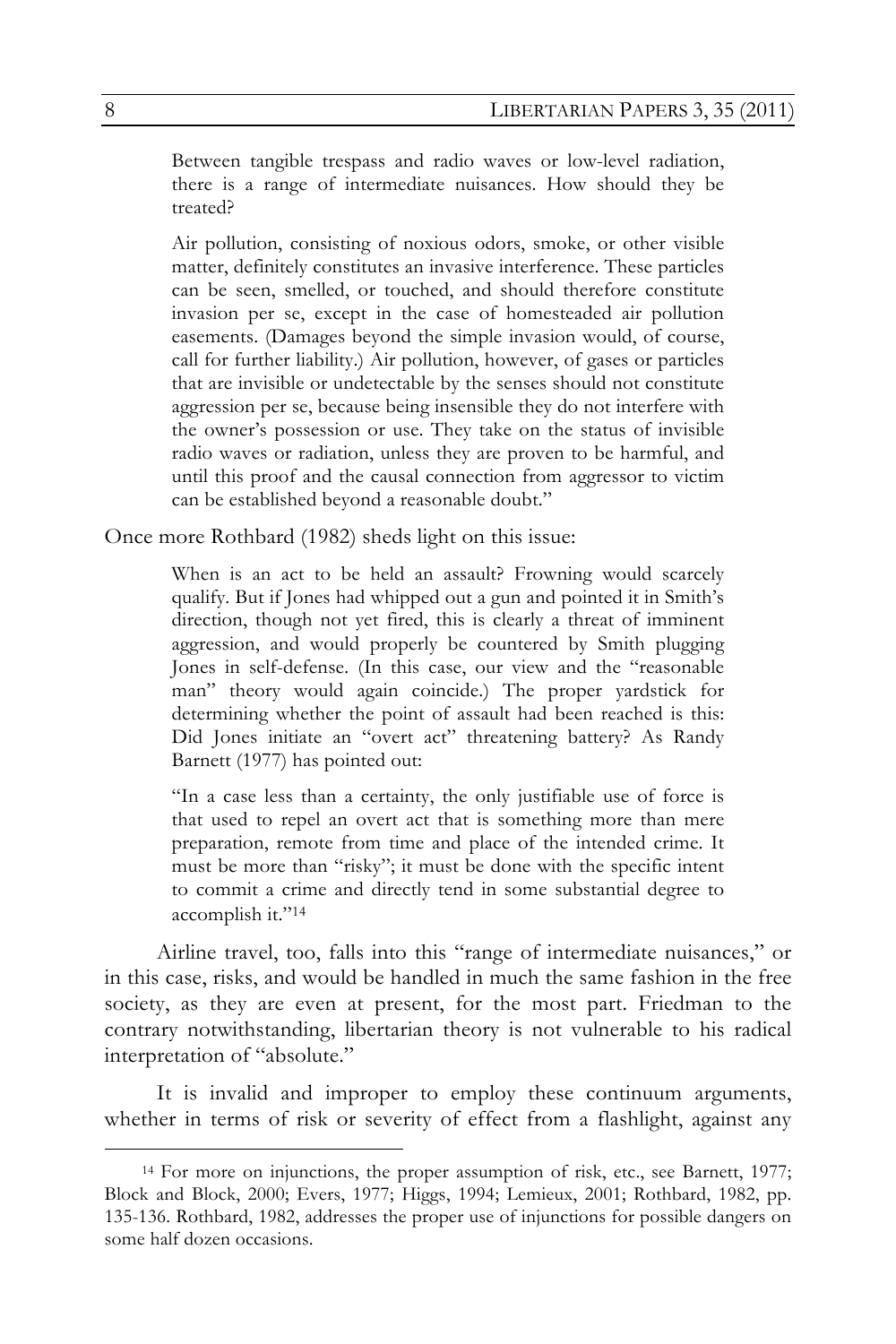reasonable interpretation of libertarianism, one that certainly does not include "absolute" with the weight Friedman places upon it. Why? This is because *every* political philosophy faces this challenge, this author's beloved utilitarian libertarianism included, as we will see below in section 3. Friedman completely ignores the salutary role private insurance (Block, 1998; Hoppe, 1999, 2006; Murphy, 2002; Semmens, 1995) plays in avoiding not all dangers,<sup>15</sup> but many of them. No insurance company worthy of the name would insure an unskilled pilot, or any airport that allowed such goings on. Yes, if airplanes suddenly began falling out of the sky with great regularity, endangering everyone in Friedman's radius of 1,000 miles, this would *unduly* endanger all below. But then, no one would ride in them, no one would fly in them. How much regularity? This is problem, only, for scholars such as Friedman who interpret libertarianism in the absolutistic manner that he does. For the rest of the libertarian community, reliance on (hopefully) private courts<sup>16</sup> would suffice, leaving the non aggression principle, reasonably interpreted, intact and unscathed. Contrary to Friedman, one can still "…use rights arguments to draw clear conclusions about what should or should not happen."17 Absolutely clear? No. Of course not. Only people who live in a dream world can expect that. But, for ordinary libertarians, the NAP is still operational and remains the bedrock of law.

# *2.5. Homesteading*

Friedman next turns his baleful eye on homesteading. Here, he does at least mention John Locke, but as per usual his failure to directly quote any of his targets, such as that venerable philosopher, gets him into trouble once again. Friedman avers:

John Locke, several centuries ago, suggested that we acquire land by mixing our labor with it, but he did not explain how, when I clear a piece of forest, I acquire not only the increased value due to my efforts but complete ownership over the land. How, in particular, do I acquire the right to forbid you from walking across the land- something you could have done even if I had never cleared it? Later libertarian theorists have suggested other grounds for establishing ownership in land, such as claiming it or marking its boundaries. But no one, so far as I know, has presented any convincing reason why, if land starts out belonging equally to everyone, I somehow lose my

 <sup>15</sup> To be human, and alive, is to bear risk and uncertainty.

<sup>16</sup> Which Friedman (1979, 1989) himself certainly supports.

<sup>&</sup>lt;sup>17</sup> Coupled with private property rights based on homesteading. See on this Block, 1990, 2002A, 2002B; Block and Yeatts, 1999-2000; Block vs Epstein, 2005; Bylund, 2005; Hoppe, 1993, 2011; Kinsella, 1996A, 2003, 2006; Locke, 1948; Paul, 1987; Rothbard, 1973A, 32; Rozeff, 2005A.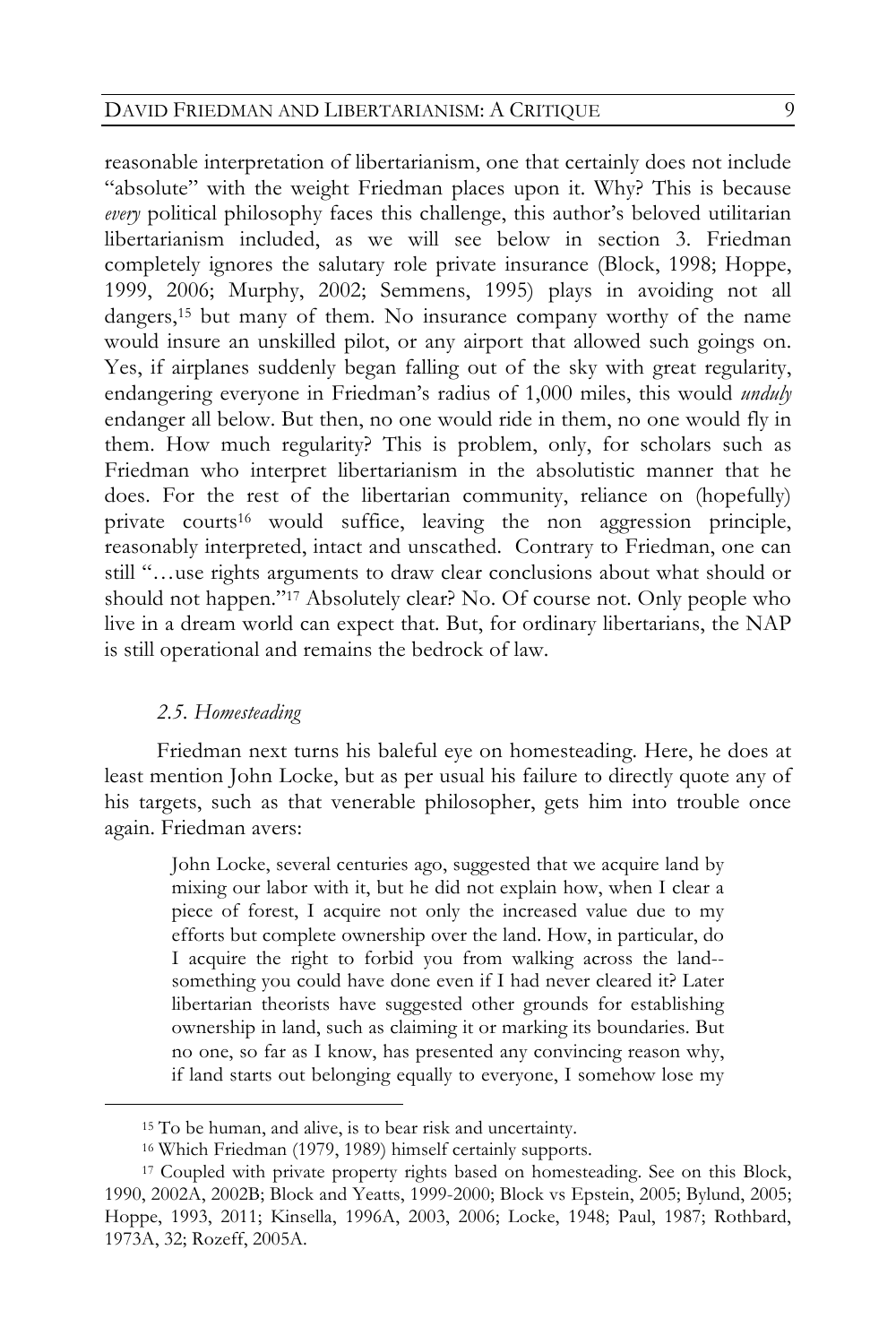right to walk on it as a result of your loudly announcing that it is yours.

There are numerous errors here. First, Locke is a relatively poor representative of libertarian homesteading theory. His "proviso" is not accepted by any principled free market libertarian.<sup>18</sup> Second, where oh where did Friedman get the pernicious idea that "land starts out belonging equally to everyone?" Not so, not so. It, rather, starts out *not* being owned by *anyone* since, at the outset, no one has yet *homesteaded* any of it. Third, no one ever "acquires the increased value" of *anything.* At least in the libertarian lexicon, of which Friedman seems ignorant, no one can own *value.* This is because (exchange) value is determined not only by owners, but by actual and potential *buyers* too. Rather, people can only own the things themselves that are valued, not these values themselves (Hoppe and Block, 2002). Fourth, there are no "libertarian theorists" who have ever "suggested … claiming … or marking … boundaries" as a way of establishing ownership. As is Friedman's usual wont in matters of this sort, he vouchsafes us no evidence for this assertion of his. If anyone indeed has made any such assertion, he is to that extent not a libertarian at all, certainly not of the Rothbardian persuasion, for this ownership claim is not based on *homesteading.* If mere claim could suffice, or "loudly announcing," anyone could validly claim ownership of the sun, the moon, the stars and the planets, without ever having to have left the earth and *mixed his labor with any of these other places.* As for boundaries, if I place a fence around a square mile of land, I own the periphery,19 but not the inside of it.20 Fifth, the whole point of ownership is to be able to legally forbid others from trespassing on one's own private property. How does Friedman "acquire the right to forbid (me) from walking across (his) land? By homesteading it, and thus coming to own it. How would Friedman determine property rights? Does he even accept ownership? He doesn't say.21

<sup>&</sup>lt;sup>18</sup> "The Lockean Proviso is a portion of John Locke's labor theory of property which says that though individuals have a right to acquire private property from nature, that they must leave 'enough and as good in common...to others.'" http://en.wikipedia.org/wiki/Lockean\_proviso. Far better are Rothbard and Hoppe on this issue.

<sup>19</sup> How deep into this acreage is yet another continuum issue, already discussed.

<sup>20</sup> On bagel or donut theory, see Block, 1977A, 1978, 2001A, 2004C, 2008, 2010A, 2010B, 2011; Block and Whitehead, 2005

<sup>21</sup> However, David Friedman is a supporter of Ronald Coase (Friedman, undated). Therefore, he *opposes* all private property rights. See on this: Barnett and Block, 2005, 2007, 2009; Block 1977B, 1995, 1996, 2000, 2003C, 2006A, 2010C, 2010D; Block, Barnett and Callahan, 2005; Cordato, 1989, 1992a, 1992b, 1997, 1998, 2000; Fox, 2007; Hoppe,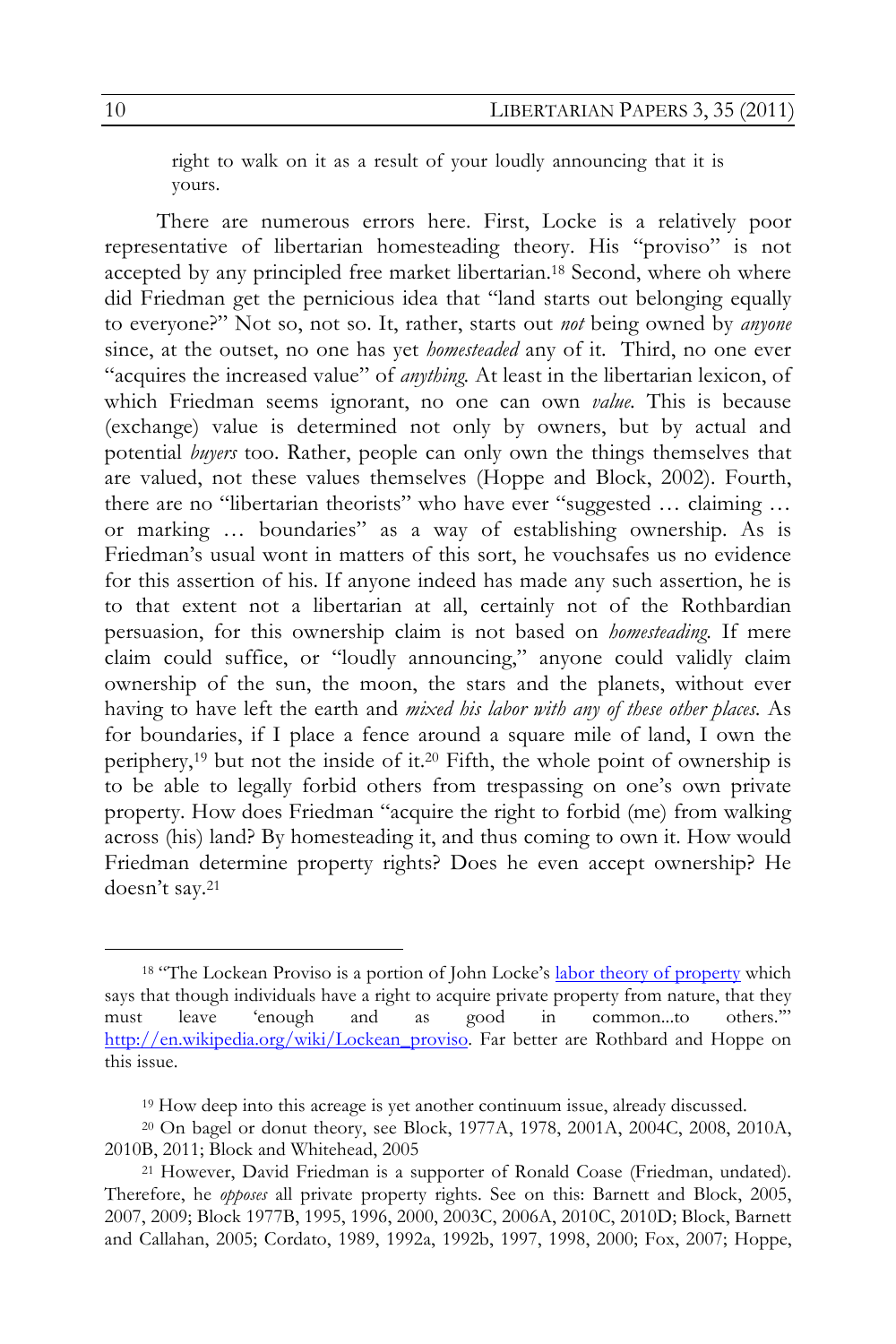#### DAVID FRIEDMAN AND LIBERTARIANISM: A CRITIQUE 11

# *2.6. Resource value*

Friedman "concede(s) that the basis of property in unproduced resources such as land is shaky, and argue(s) that it does not matter very much, since only a small fraction of the income of a modern society is derived from such resources."

But why consider only "unproduced resources?" If this author embraces *ownership* in scarce resources, he then embraces libertarianism, and subjects himself to all of the continuum criticisms he has been launching at the principled libertarian perspective. Take, for example, that airplane that Friedman was previously flying around in. Its propeller, or jet engine, makes noise. Maybe he should not be allowed to fly it for that reason? How close may other airplanes come to it while he is flying?

Yes, land accounts for only some 10% of GDP in modern economies, but that percentage is still significant. In agricultural societies, even in the modern day, a much higher percentage is at stake. But we are not really concerned with the economic significance of issues. There are very few libertarian "Nazis" for example. As libertarian theoreticians, we are concerned with rightness and justice in law, not at all with how prevalent an issue is. Private property, moreover, is important in human beings, and labor, for those who concern themselves with this issue, comprises some 75% of the GDP. Without this, we could not analyze such issues as murder, rape, assault and battery, kidnapping, etc. After all, if people did not own themselves, these acts would not be criminal. No, for the true libertarian, private property rights are absolutely essential.

#### *2.7. Crime and punishment*

Next, Friedman subjects to criticism libertarian views on crime and punishment. He states:

A criminal trial rarely if ever produces a certainty of guilt. If you jail (or fine) someone after concluding that there is a ninety-eight percent chance that he has committed a crime, there remains a two percent chance that you are violating the rights of someone who is innocent. Does that mean that you can never punish anyone unless you are a hundred percent certain he is guilty? If not, how in principle do libertarian moral principles tell you what degree of proof should be necessary for conviction and punishment?

 <sup>2004;</sup> Krause, 1999; Krecke, 1996; Lewin, 1982; North, 1990, 1992, 2002; Rothbard, 1982, 1997B; Rozeff, 2005B; Stringham, 2001; Stringham and White, 2004; Terrell, 1999.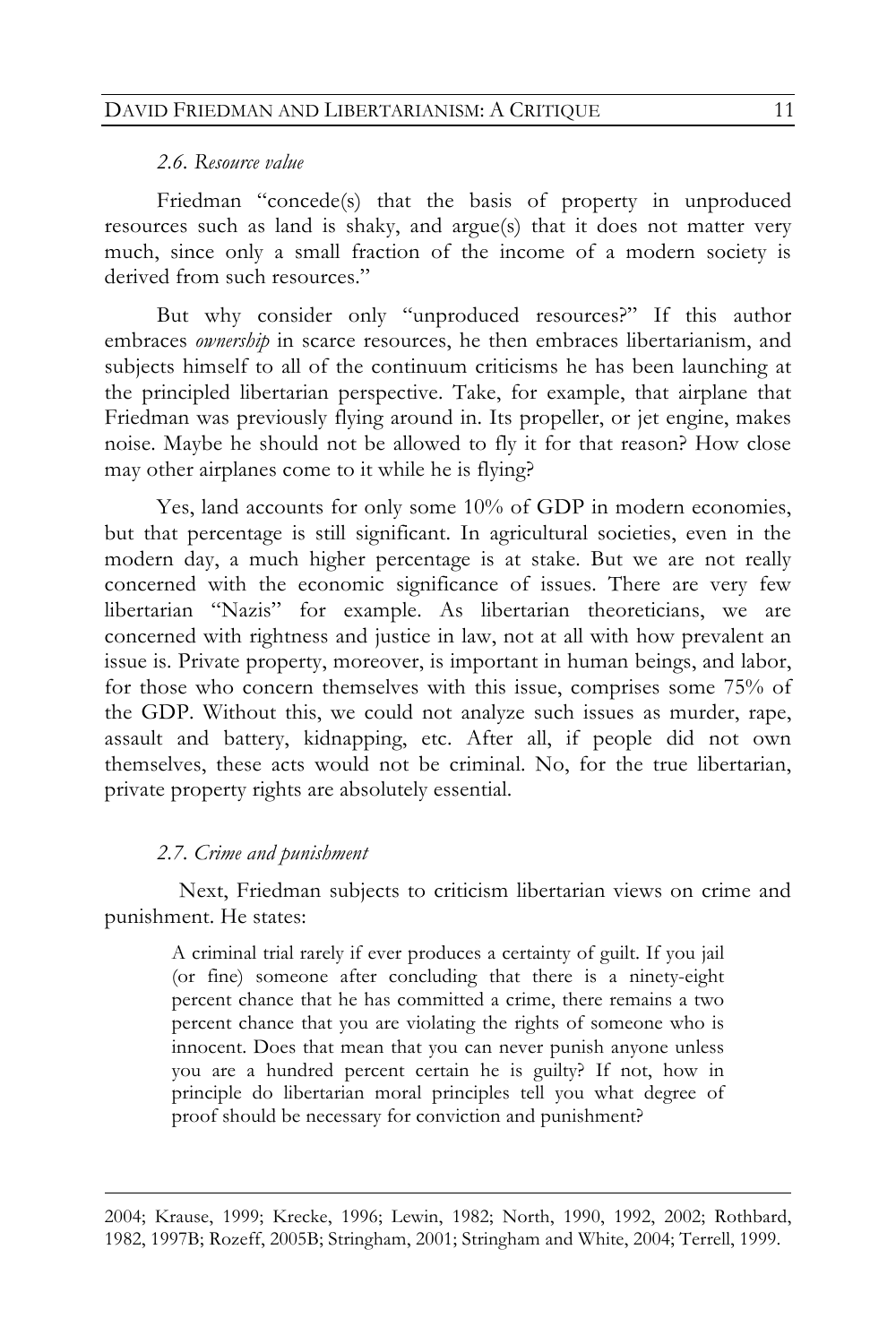We overlook Friedman's continued confusion between morality and law. The answer to his challenge is simple: Those responsible for punishing criminals are themselves responsible if they violate the rights of an innocent man. The NAP is the bedrock of this philosophy, and cannot be blithely set aside. If a private defense firm initiates violence against a person they deem guilty, but who is later *proven* innocent, then the people responsible for this miscarriage of justice are themselves to be considered criminals, and be duly punished, to the full extent of the libertarian law. In Rothbard's (1973, chapter 6) view of this matter:

There is one concession we might make to the police argument, but it is doubtful the police would be happy with the concession. It is proper to invade the property of a thief, for example, who has himself invaded to a far greater extent the property of others. Suppose the police decide that John Jones is a jewel thief. They tap his wires, and use this evidence to convict Jones of the crime. We might say that this tapping is legitimate, and should go unpunished: *provided,* however, that if Jones should prove *not* to be a thief, the police and the judges who may have issued the court order for the tap are now to be adjudged *criminals themselves* and sent to jail for their crime of unjust wiretapping. This reform would have two happy consequences: no policeman or judge would participate in wiretapping unless he was dead certain the victim is indeed a criminal; and the police and judges would at last join everyone else as equally subject to the rule of the criminal law. Certainly equality of liberty requires that the law applies to everyone; therefore any invasion of the property of a non-criminal by *anyone* should be outlawed, regardless of who committed the deed. The policeman who guessed wrong and thereby aggressed against a noncriminal should therefore be considered just as guilty as any 'private' wiretapper."

# *2.8. Extent of punishment*

What about the extent of punishment in the libertarian society? Friedman has this to say about that issue:

Once someone is convicted, the next question is what you can legitimately do to him. Suppose I have stolen a hundred dollars from you. If all you are allowed to do is take your money back, then theft is an attractive profession. Sometimes I am caught and give the money back, sometimes I am not caught and keep it. Heads I win, tails I break even.

In order to prevent theft, you must be able to take back more than was stolen. But how much more? When I raised that question once in a talk to a libertarian audience, I was told that it had already been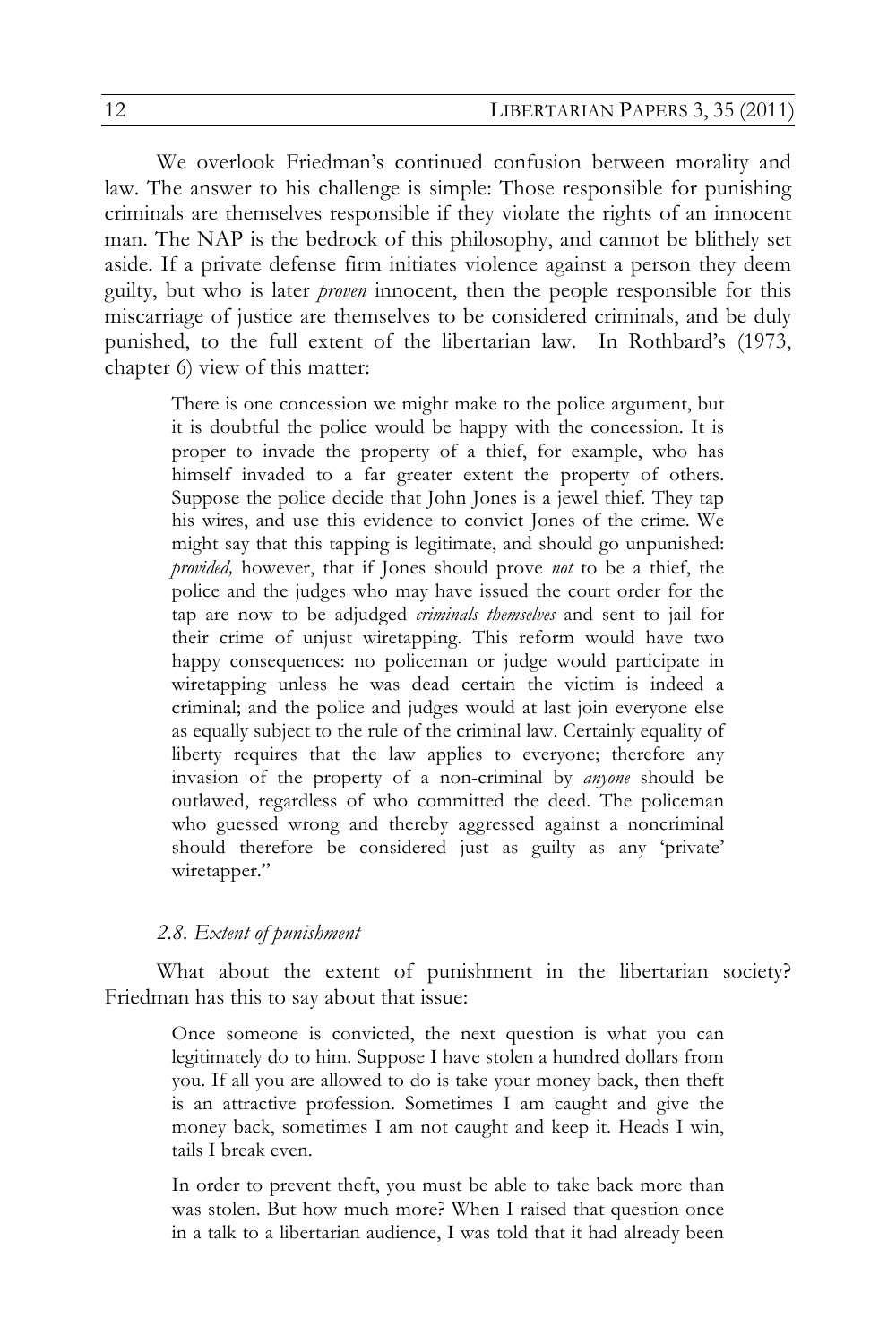answered by a prominent libertarian--you are entitled to take back exactly twice what is stolen. That was many years ago, but nobody yet has given me a reason why it should be twice. Two is a nice number, but so is three, and there may be much to be said for four, or ten, or a hundred. The problem is not to invent answers but to find some way of deriving them.

This is most disappointing. Who is the "prominent libertarian"? Enquiring minds want to know. Criticisms of this sort are alright for a barroom debate. But they do not belong in a scholarly tome, such as the one under discussion. Did the "prominent libertarian" really say any such ridiculous thing? Friedman's straw man argument will not suffice, as he keenly sees. Taking back twice is unjust, and would constitute an open invitation to crime. Friedman certainly appreciates the latter point.

If I were surly, my response to Friedman would be, Rothbard (1998[1982]) has already written about it, seven years *before* your critique of this viewpoint. If you wish to see the justification for the "nice number" two, then go and read him. But I am not surly. I would very much like to convert Friedman to the one true faith of libertarianism, so I shall take great pains to respond, substantively, to his challenge.

Friedman's is not at all an accurate portrayal of libertarian (proportionality) punishment theory. When fully expounded, it consists not only of two teeth for a tooth,22 but it also incorporates the costs of capture as well as compensation for scaring. Here is the real deal. Suppose I steal Friedman's airplane. The first "tooth" is that I must be made to give it back to him. The second "tooth" is that what I did to him must be done to me. Since I stole his airplane, I must give him one of mine; if I do not have any of my own, then I must pay him an amount sufficient for him to purchase one of equal value. That adds up to 2.0 "teeth", not 1.9 and not 2.1, and not, either "four, or ten, or a hundred"teeth. If, right after I did my evil deed I had a pang of conscience and went directly to the police, confessing my sin and

 <sup>22</sup> In Rothbard's (1998, p. 88, ft. 6) view: "It should be evident that our theory of proportional punishment—that people may be punished by losing their rights to the extent that they have invaded the rights of others—is frankly a *retributive* theory of punishment, a 'tooth (or two teeth) for a tooth' theory. Retribution is in bad repute among philosophers, who generally dismiss the concept quickly as 'primitive' or 'barbaric' and then race on to a discussion of the two other major theories of punishment: deterrence and rehabilitation. But simply to dismiss a concept as 'barbaric' can hardly suffice; after all, it is possible that in this case, the 'barbarians' hit on a concept that was superior to the more modern creeds." For more on proportionality, see Block, 1999, 2002-2003, 2003A, 2003B, 2004A, 2004B, 2006; Block, Barnett and Callahan, 2005; Gregory and Block, 2007; Kinsella, 1996B; Olson, 1979; Rothbard, 1998, 88; Whitehead and Block, 2003.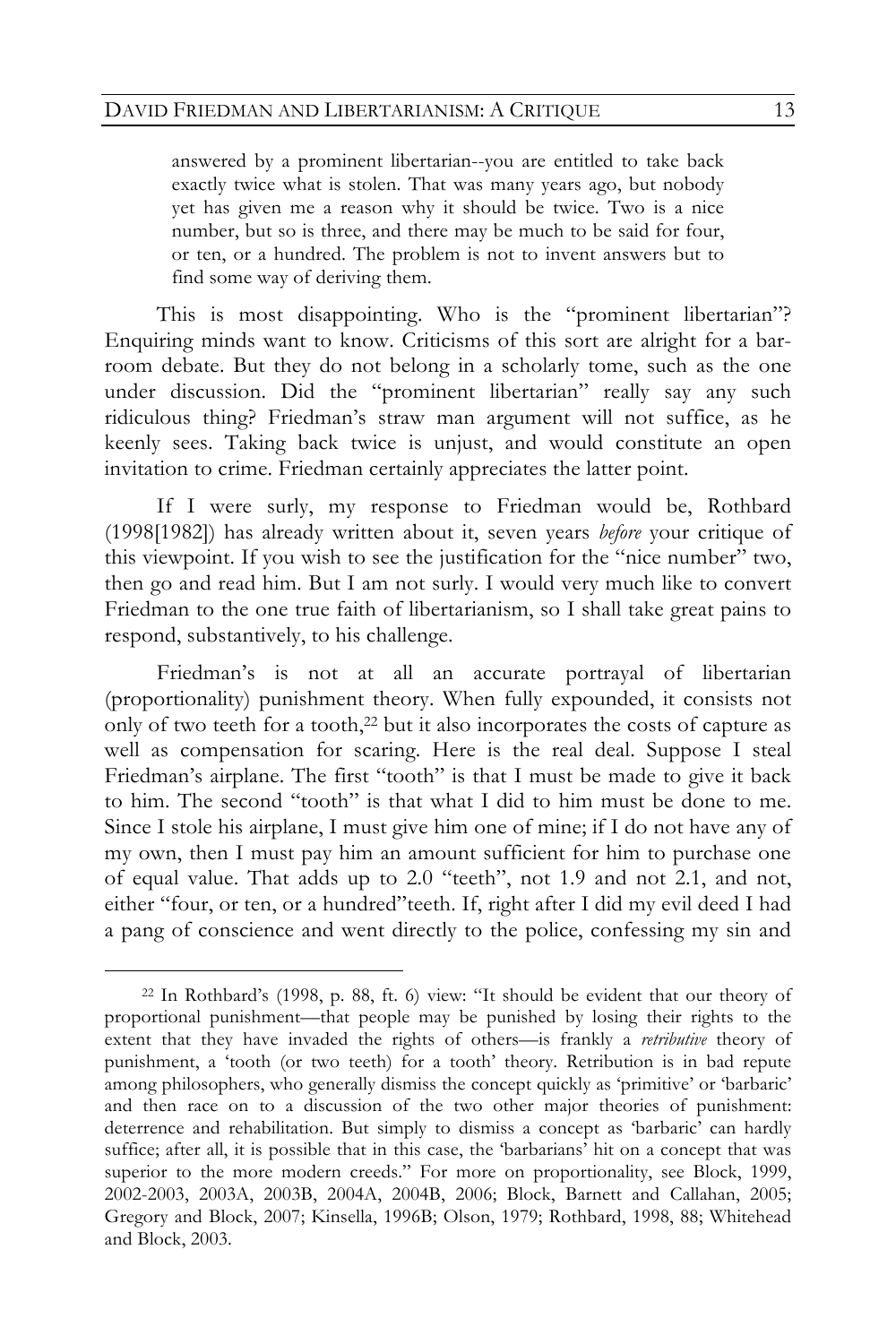telling of the location of Friedman's plane, then there are no costs of capture. However, if I compounded matters by hiding the airplane and trying to escape justice, and it took three years for the forces of law and order to find me, then I owe, also, compensation to all of those deputies duly appointed by the court to look for me and my stolen plane. But more. When I stole Friedman's aircraft I scared him. His sense of well being, his confidence of in living in a just society, was reduced. How can we compensate him for *that* loss?

By scaring me, too. How to do so? By saying "boo" to me? No. By forcing me to play Russian Roulette, where the percentage of bullets to chambers is proportional to the fright I imposed<sup>23</sup> not on David Friedman who is a very brave and courageous individual,<sup>24</sup> but on the average person. This will have the happy utilitarian effect of discouraging the Bill Gates's of the world from stealing. They can easily pay for the planes they rob, and even for search costs, but they will look upon the prospect of playing Russian Roulette with some dismay. If Gates were to steal Friedman's plane, the latter can allow the former to buy his way out of this scaring requirement, possibly for several billions of dollars. Now, I do not expect Friedman to embrace this theory. I suspect that as a utilitarian libertarian, his sense of poetic justice, of the attempt of the law to make the victim as "whole" as possible, has long ago atrophied. But, hopefully, he will at least admit that this more complete punishment regime will survive the criticism he makes of the straw man "prominent libertarian" he addresses. When we add in that the criminal must pay for the costs of searching for him, and compensation for his scaring of the victim,25 we arrive at a truly draconian punishment system. The criminal who is caught will neither "win" nor "break even."

# *2.9. The madman*

Next, consider the madman who "is about to open fire on a crowd; if he does so numerous innocent people will die. The only way to prevent him is to shoot him with a rifle that is within reach of several members of the crowd. The rifle is on the private property of its legitimate owner. He is a well known misanthrope who has publicly stated on numerous occasions that he is opposed to letting anyone use his rifle without his permission, even if it would save hundreds of lives.

 <sup>23</sup> How will this be determined? By private courts.

<sup>24</sup> When he first moved to New York City, he carried around a big stick for self protection.

<sup>25</sup> Forcing him to play Russian Roulette (Block, 2006B).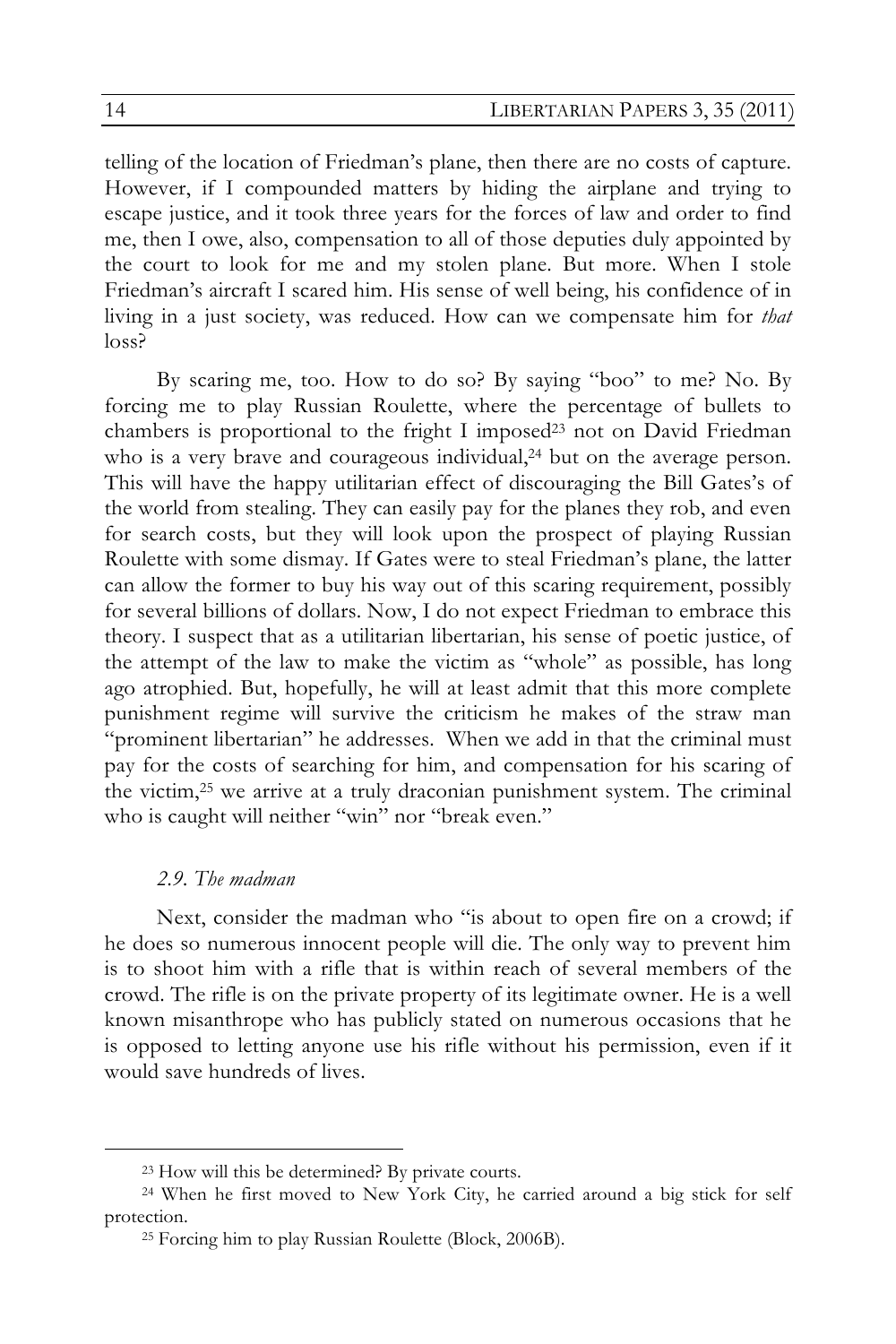Two questions now arise. The first is whether members of the crowd have a right to take the rifle and use it to shoot the madman. The answer of libertarian rights theory, as I understand it, is no. The owner of the rifle is not responsible for the existence of the madman, and the fact that his rifle is, temporarily, of enormous value to other people does not give them a right to take it."

This is the same scenario as depicted in the movie "Dr. Strangelove."26 There, in order to save the entire world, someone had to shoot a soda dispensing machine. Don't ask, go see the movie, it is well worth it. One of the characters, someone very much in the David Friedman camp uttered, horrified, "But you can't do that! This is private property!" According to Friedman's (erroneous) theory of libertarianism, an advocate of this philosophy would indeed be precluded from using the misanthrope's rifle to shoot the madman. However, based on a correct understanding of this perspective, some hero would grab the gun and stop the madman in his tracks, by plugging him with this *stolen* firearm. Would he then owe a debt to the misanthropic shotgun owner? Yes, yes, of course. But it is very likely that any private court would go easy on this hero. Even if not, that is part of the job description of heroism: willingness to take a hit for the greater good. If we can contemplate a libertarian "Nazi" who kills innocent people, supporting someone who steals the shotgun from its rightful owner in order to save lives is not much of a reach.

In the world according to Friedman, there is a conflict in rights, between the right of members of the crowd not to be killed, and the right of the misanthrope to the sole use and possession of his rifle.27 But for the libertarian, there is no such thing (Rand, 1962). Whenever there is such a seeming conflict, one or both of the so-called rights is mis-specified.28 Here, the misanthrope has a clear right to his gun, but the crowd does not at all have a "legitimate right … (not to be killed)." Rather, this latter so-called "right" is not a right at all. Instead, it is an aspect of wealth, or economic welfare. Of course, it is a most heinous rights violation for the "madman" to murder innocent members of the crowd, but that is another matter.

 <sup>26</sup> It is one thing for the writers of this movie to take unfair pot shots at economic freedom and private property rights. Hey, they are from Hollywood, they can't help doing just that. But, it is quite another thing for a supposed champion of liberty to resort to this sort of calumny.

<sup>27</sup> This assumes, erroneously, that Friedman supports the notion of "rights" in the first place. We have no evidence that this is at all true, and plenty, his attack on rights, that it is false.

<sup>&</sup>lt;sup>28</sup> Rand (1962, ch. 12) states it beautifully: "Any alleged 'right' of one man, which necessitates the violation of the rights of another, is not and cannot be a right."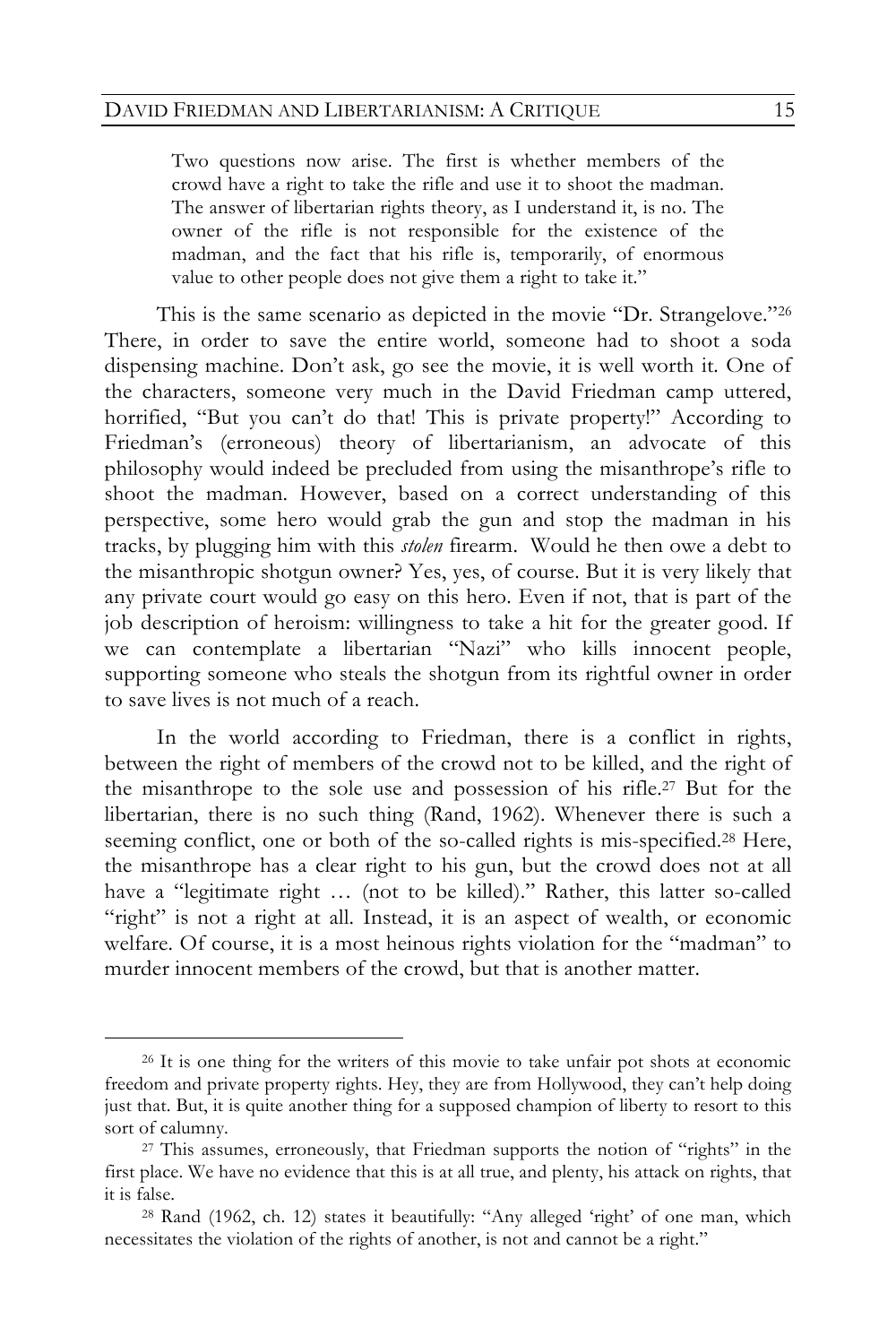#### *2.10. Contradiction in rights*

According to Friedman, "One solution to this problem is to reject the idea that natural rights are absolute; potential victims have the right to commit a minor rights violation, compensating the owner of the gun afterwards to the best of their ability, in order to prevent a major one. Another is to claim that natural rights are convenient rules of thumb which correctly describe how one should act under most circumstances, but that in sufficiently unusual situations one must abandon the general rules and make decisions in terms of the ultimate objectives which the rules were intended to achieve….

All of these positions lead to the same conclusion. Under some circumstances rights violations must be evaluated on their merits…"

Au contraire. There is no such thing as a "right to commit a … rights violation." Saying this is on a par with supposing square circles to exist. A right to violate a right is a veritable contradiction in terms. There is no "right" to seize this rifle. It is a violation of private property rights to do so. The (heroic) person who does so should be prosecuted to the full extent of the law, if justice is to be served, and this applies, too, to the man who shot the Coke machine in "Dr. Strangelove." Nor are rights "convenient rules of thumb" that can be abandoned. As to evaluating such situations based on their "merits," I will hold off comment on this until the next section, when we consider, and reject, Friedman's utilitarian version of libertarianism.

# *2.11. The draft*

Friedman ends his attack on deontological libertarianism with an analysis of the draft. I will not discuss whether or not this practice can ever be "desirable." I leave that to the Friedmans of the world. Rather, I ask, can the draft ever be *just* under principled libertarianism? And I respond in the negative. It violates the NAP, therefore, per se, it cannot be compatible with libertarianism.

But suppose, just suppose, Friedman not unreasonably asks us,

… a situation in which the chance of a soldier being killed is so high that a rational individual who is concerned chiefly with his own welfare will refuse to volunteer even at a very high wage. Imagine further that the percentage of the population required to defeat the enemy is so large that there are simply not enough patriotic, or altruistic, or adventure loving, or unreasonably optimistic recruits available; in order to win the war the army must also include selfish individuals with a realistic view of the costs and benefits to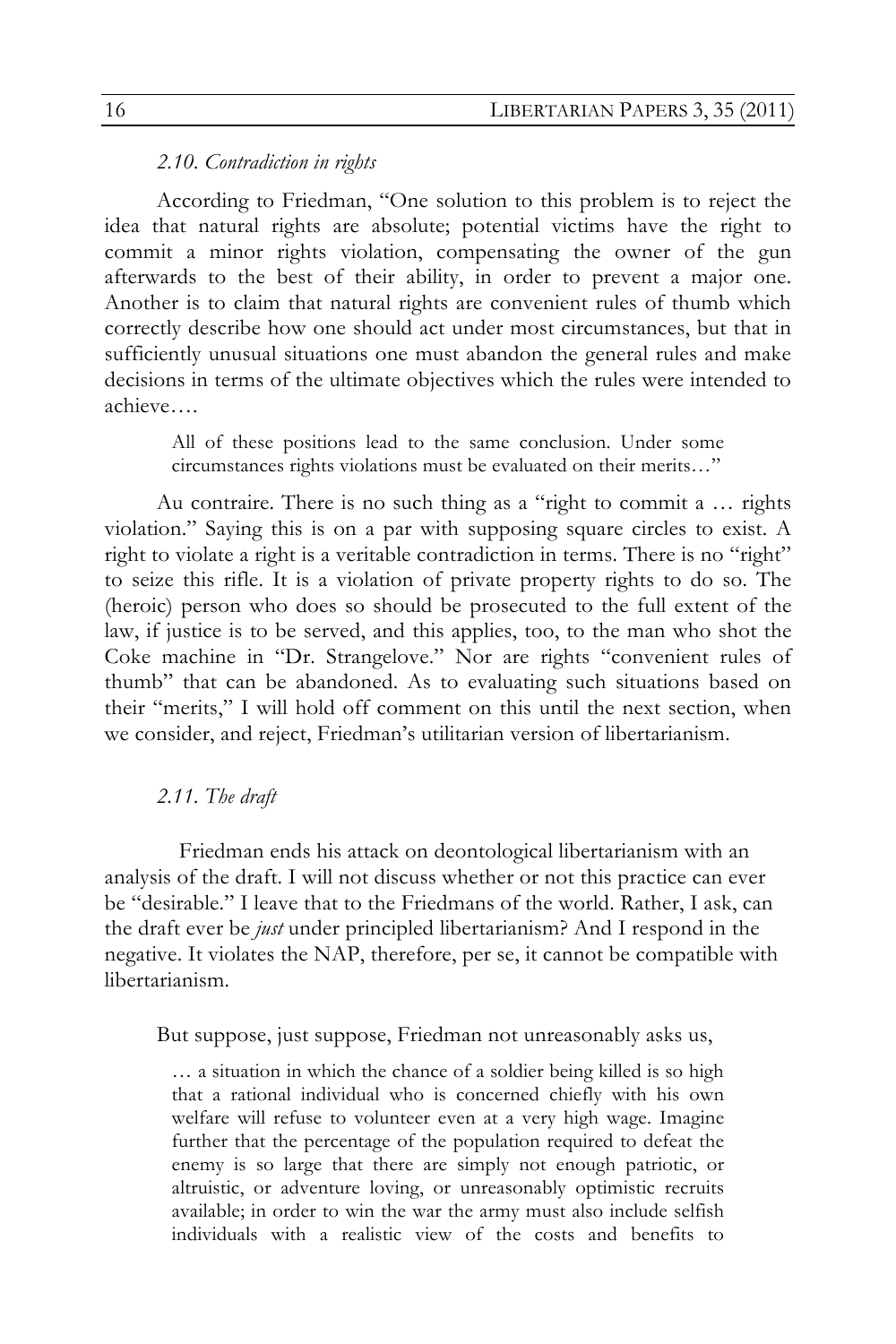themselves of joining the army. Recruiters and preachers will of course point out to such individuals that 'if everyone refuses to fight we will be conquered and you will be worse off than if everyone volunteers to fight.' The individual will reply, correctly, that what he does does not determine what everyone else does. If everyone else volunteers, he can stay safely at home; if nobody else volunteers and he does, he will almost certainly be killed and if not killed will be enslaved.

Under such circumstances, an army could be recruited without a draft by paying very high salaries and financing them with taxes so high that anyone who does not volunteer starves to death. The coercion of a tax is then indistinguishable from the coercion of a draft. While a libertarian may still argue that to impose either a draft or a tax is immoral and that he himself would refuse to do so, I find it hard to see how he can deny that, under the circumstances I have hypothesized, he would rather see himself and everyone else temporarily enslaved by his own government than permanently enslaved by someone else's."

I respond to this challenge in the same manner I did to Friedman's example of the misanthrope with the rifle, and the libertarian "Nazi." But first, I congratulate Friedman on posing such a strong challenge to natural rights libertarianism. Second, I say, given these unlikely circumstances, some hero would, should, come forth and impose a draft on the populace. After the war is over and we the good guys have won, we would first congratulate this draft imposer, then, hold a ticker tape parade in his honor,<sup>29</sup> whereupon we prosecute him to the fullest extent of the law for mass kidnapping. It may well be, just as it was in the case of the libertarian concentration camp guard, that no one will be willing to impose any punishment upon our hero. If so, he goes free with a chest full of medals. But, if not, if there is a single solitary hold out who wishing to have his pound of flesh, then our hero must pay the penalty, because he engaged in the criminal act of kidnapping (imposing the draft.) Suppose that all the people refuse to fight, and not a single hero steps forward to force them to do so. Then, that society deserves to be enslaved by the enemy.

## **3. Utilitarian libertarianism**

#### *3.1. Critique*

Having defended principled libertarianism against Friedman's unwarranted attacks upon it, we now move to a critique of his own brand of

 <sup>29</sup> He did save us from the proverbial fate worse than death, did he not?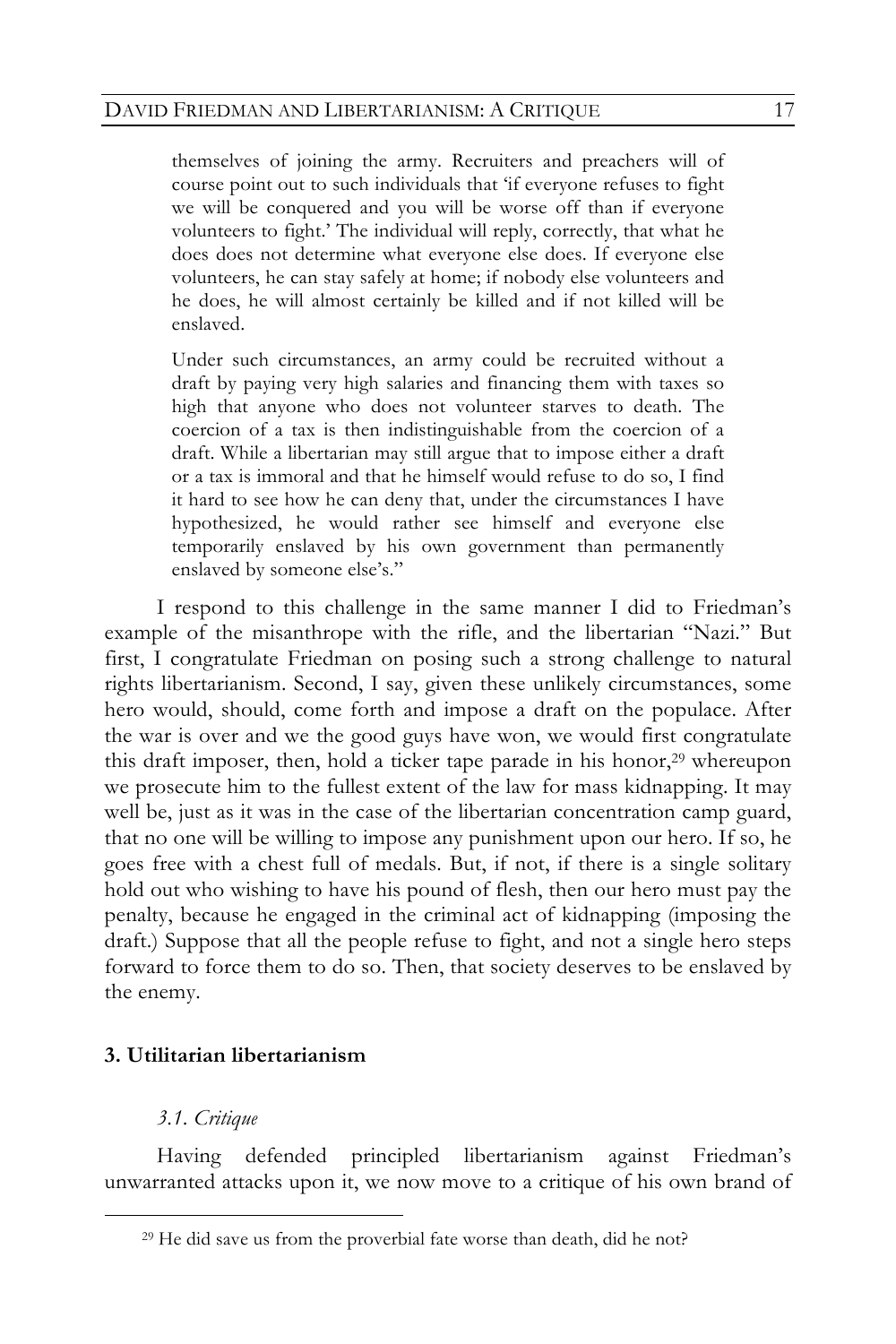libertarianism, the utilitarian variety. And, paradoxically, there is no better way to start this than with Friedman's own assessment of it. Friedman admits that his examples of the draft, the misanthrope, are a made up ones; he depicts extremely unlikely scenarios. He does so in order to embarrass libertarian theory. It is now time to turn the tables on this author, to stop playing defense, and go on the offense. Let us now critically examine his utilitarian version of libertarianism.

In section 2.10., supra, Friedman said this about the misanthrope and his gun:

All of these positions lead to the same conclusion. Under some circumstances rights violations must be evaluated on their merits…

What, exactly, does he mean by "merits?" He is rather unclear as to what that could possibly be. Certainly, he gives us no indication as to how he would answer that question. Presumably, as a utilitarian, he would respond that the proper course of action in all the aforementioned examples is for society to do that which maximizes not liberty, but utility. This leads to nose counting. Since fewer people will lose utility (die) if the hero grabs, steals, the misanthrope's rifle and shoots the madman with it than if he does not, this course of action would presumably be justified in the utilitarian libertarian world view. But there are several key weakness in this perspective.

# *3.2. Weaknesses in utility theory*

First, it sees utility as a cardinal, not an ordinal measure. That is, it buys into the notion that happiness can be measured, typically in the form of "utils." Now this is an assumption beloved of all mainstream neoclassical economists of which Friedman is one, but Austrian economic insights<sup>30</sup> have put paid to this hypothesis. There are measures of length, width, height, weight, speed, mass, etc., but none of enjoyment.<sup>31</sup> It is impossible to meaningfully say, "I value this pen at 8 utils; this sandwich at 16 utils. Therefore, I value latter at twice the rate of the former."

Second, Friedman's utilitarian libertarianism engages in interpersonal comparisons of utility (icu). If cardinal utility is nonsense, and it is, then icu is nonsense on stilts. Here, we must say something of the sort that Joe rates his shoes at 50 utils, and Mary her bicycle at 150 utils, and thus Mary values her

 <sup>30</sup> Barnett, 2003; Gordon, 1993; Herbener, 1979; Rothbard, 1997A.

<sup>31</sup> There is a Journal of Happiness Studies (www.springer.com/social+sciences/wellbeing/journal/10902) but even it advertises itself as "An Interdisciplinary Forum on *Subjective* Well-Being" (emphasis added). This "subjective" means that there are no *units* of happiness. Hence, even here, utility is ordinal, not cardinal.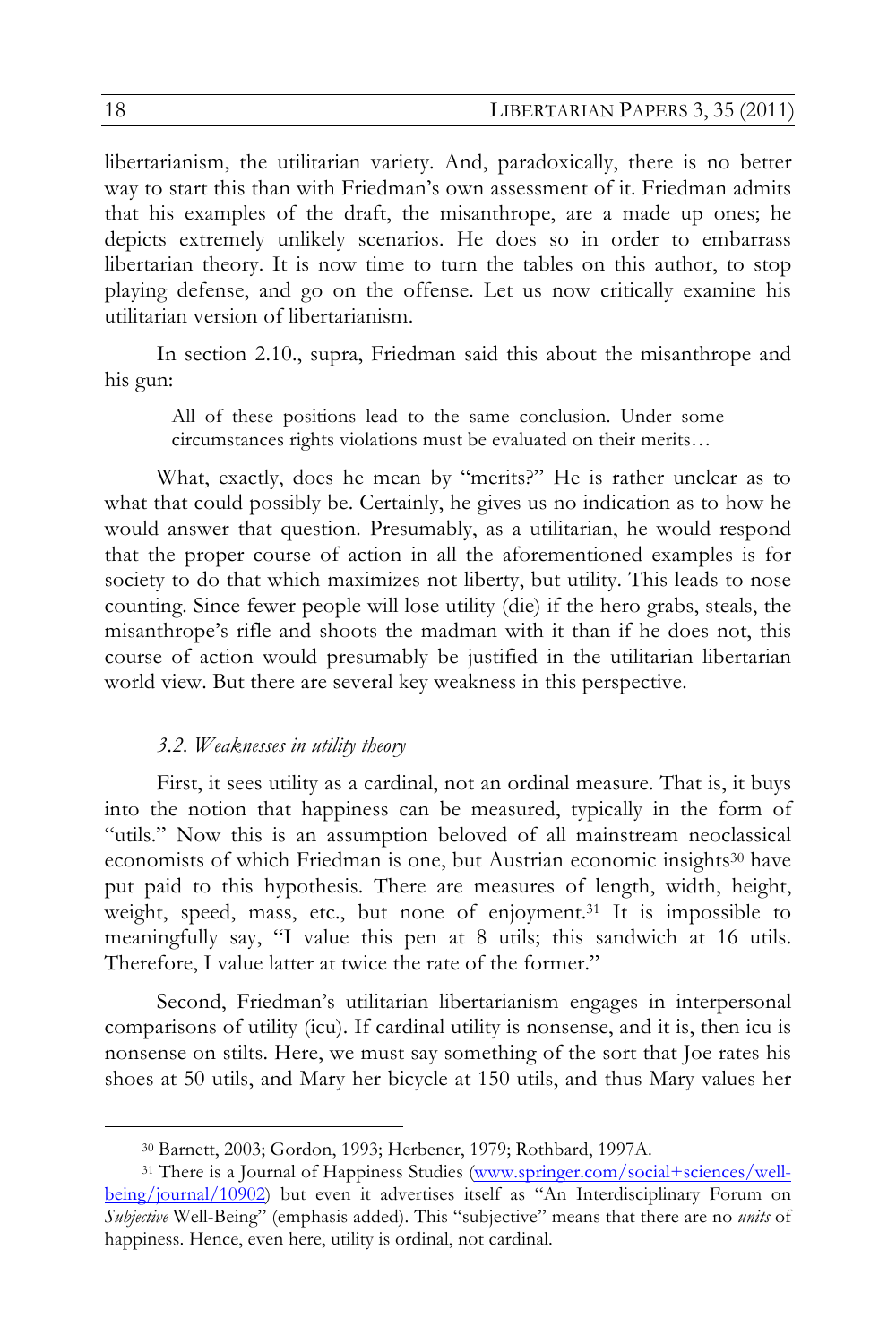possession at thrice the rate as does Joe. If this isn't just plain silly, then nothing is.

Third, libertarianism of the utilitarian persuasion makes the assumption that all people have equal utility (otherwise, the utilitarian calculation would have to do more than count noses in Friedman's "madman" case.) That is, in the calculation of what acts are compatible with "libertarianism,"32 every person is to be regarded as equivalent to every other, insofar as ability to enjoy life is concerned. If the misanthrope is allowed to keep his rifle, the madman will kill many people. If our hero steal this gun from him and shoots the madman, only the latter will die. Since the utility of the many outweigh that of the few or the one in this case, Freidman would aver that it would be "just"33 for this act to occur.

But there is never any *reason* given to justify this assumption. It is merely blithely assumed to be correct. And, yet, it appears to go against common sense. We all know some people who are gourmets, and others for whom any meat and potato dish is equivalent to any other; indeed, to anything else. Then there are those who are wine connoisseurs, and others for whom quantity is the only consideration, and the sooner they are drunk lying in the gutter the better off they feel. Some individuals appreciate fine wine, food, poetry, the beauty of mathematics; they are cultured, in other words. Others are the very opposite. The facile assumption that all individuals have the same utility functions, can turn factors of production or consumption into equal amounts of utility is at best unproven. At worst, it would appear to be absolute nonsense.34

And, yet, this assumption is *crucial* to Friedman's entire philosophical edifice. For without it looms the objection of the utility monster. This worthy is a person who engages in mass murder, but of a rather special sort: he values the death of all human beings more than we, the rest of us, collectively, value our own lives. So, if he wants, and he does, he does, he can kill us all, and eat us (did I not mention that he is also a cannibal?) and Friedman cannot say him nay. For this utilitarian "libertarian" is obligated to support whatever course of action promotes not liberty, private property rights and the NAP which he rejects because of their "simplicity," but rather,

<sup>&</sup>lt;sup>32</sup> I place scare quotes around the word "libertarianism" when applying this terminology to the utilitarian version thereof, because of these many and serious drawbacks.

<sup>33</sup> We must follow this same procedure with words of this sort for the utilitarian "libertarians" since they really have no concept of rights or justice. All that they can favor is acts they think will promote, or better yet, maximize, human happiness.

<sup>34</sup> Of course, we can never *know* any such thing, since utility is ordinal, not cardinal, and icu are invalid.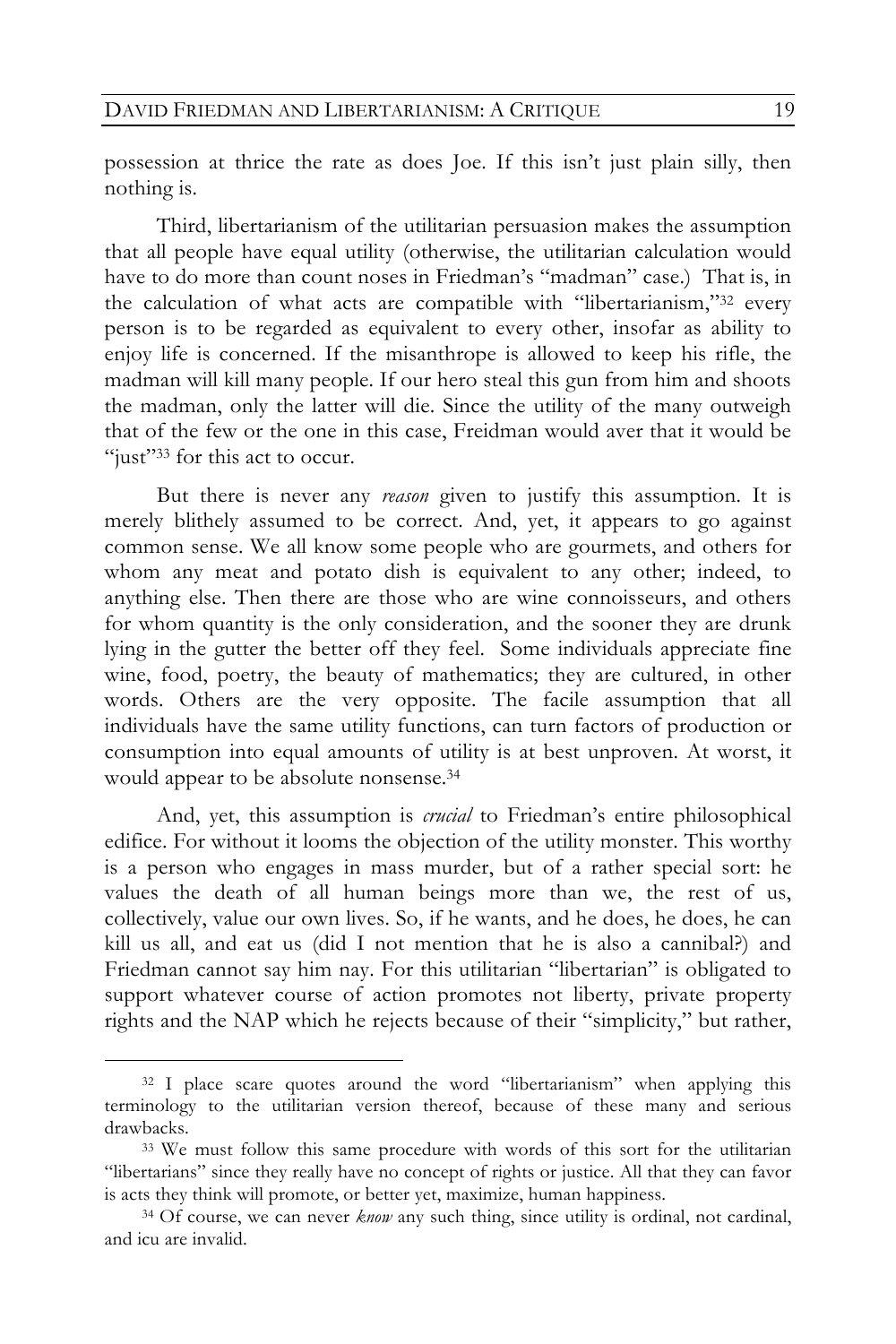whatever moves us in the direction of utility maximization. And, that can be attained in this case by allowing the utility monster to kill us all, one by one, and devour us.35

Alright, alright, this is an extreme example.36 It is unlikely, no, impossible, that anyone can ever prove he is a utility monster.37 So let us consider an example that is rather more realistic.

# *3.3. Innocent prisoner*

The southern sheriff in 1910 is a good ol' boy of the to-kill-a-mockingbird school. He has in lock-up a black man falsely accused of raping a white woman. The white mob outside the jail demands the prisoner in order to torture and then hang him. If the sheriff accedes to this demand, one innocent black man dies. If the jailer refuses, the mob will attack. The sheriff will kill half the mob, be murdered himself, and the black prisoner will still be lynched. What oh what should the sheriff do? The principled libertarian answer is very straightforward. Justice though the heavens fall! Millions for defense, not a penny for tribute! Wait until you see the whites of their eyes! Start shooting at the lynch mob, go down fighting, and the devil take the hindmost. To hell with utility. *Justice* uber alles.

The Friedmanite utilitarian "libertarian" will have to take the opposite tack, at least at first glance. If the sheriff holds true to the NAP, he will protect the innocent prisoner at all costs. Then half the mob will perish, no great loss since they all deserve38 to die, but this lawman *plus* his prisoner will also perish. The Friedmanite "libertarian"39 will be forced to calculate the utilities of all concerned. If they are all<sup>40</sup> equal,<sup>41</sup> he will have to support the clearly unjust second choice: the sheriff turns the innocent prisoner over to the mob.

 <sup>35</sup> A different type of utility monster is one for whom the benefits of rape, to him, outweigh the costs of this NAP violating act, all in terms of utility. If this were the case, then Friedman, if he wanted to cleave to logical consistency, would have to support rapists of this type. See on this Block, 1996C.

<sup>36</sup> If Friedman can mobilize super duper flashlights, the necessity for a military draft and misanthropic rifle owners, I can resort to utility monsters. 37 Of course, Friedman can never demonstrate that a given candidate has *not*

achieved this status.

<sup>38</sup> Desert, too, would be a concept anathmetical to the utilitarian "libertarian."

<sup>39</sup> I just *love* placing scare quotes around this word

<sup>40</sup> He is precluded from ignoring the utilities of the mob on the ground that they violate the NAP. As seen above, Friedman rejects this simplistic notion.

<sup>41</sup> An assumption necessary to ward off the utility monster objection.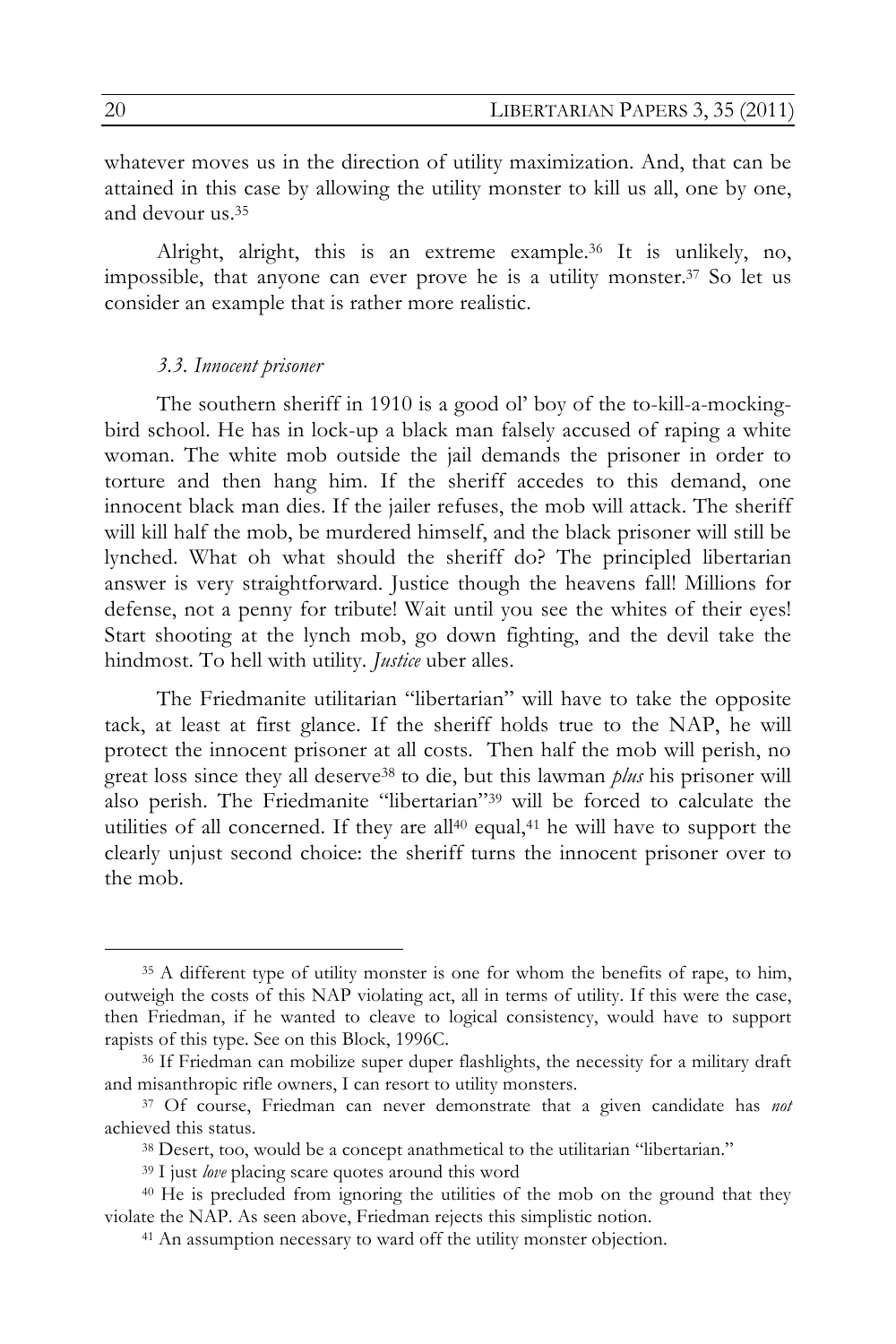# DAVID FRIEDMAN AND LIBERTARIANISM: A CRITIQUE 21

Friedman, however, does have a way to avoid this pitfall. He can point to the implications of so cowardly and unjust an act.42 If and when word of this gets out, horrid precedents will be set for the future. Lynch mobs will become emboldened. Prisoners will not trust lawmen to protect them. They will thus be less likely to surrender, and more likely to try to shoot their way out of being arrested, which means more deaths. Law and order will be brought into disrepute, and many more people will die than half of this particular one (relatively small) lynch mob, one innocent prisoner, and one sheriff doing his proper job.

But can my debating partner fully escape from this objection? No. This entire defense depends, crucially, on word of this horrendous scenario spreading. If the secret can somehow be confined in such a way so that none of these precedents are set for future behavior, then a purely utilitarian calculus implies support for turning the prisoner over to the mob. But there are so many, many ways in which secrecy can be maintained. The world could end right after that monumental injustice took place. A magician could come along and interfere with the memory of the half of the mob that survived, plus any bystanders. This episode could, more realistically have taken place in an isolated area, with no children, where no one else would ever hear of this sheriff's malfeasance, and all the surviving elderly members of the mob soon die. Or, we could suppose any of this to be true arguendo. In each of these cases, Friedman would have to support the clearly unjust, and un-libertarian action of turning over the innocent prisoner to his death at the hands of the lynch mob.

## *3.4. The eyes have it*

What are the neoclassical economics of eyes? The neoclassical economics of eyes are as follows: there is increasing utility of eyes, but at a decreasing rate. When a person moves from no eyes (blindnesss) to one eye, he gains a gigantic amount of utility. At least 1000 utils, by my neoclassical calculations. This is the difference between being able to see, and a life with no vision. However, the second eye adds only 100 utils. It enables the individual to attain depth perception, which will help with driving, athletics, but no more. In terms of marginal utility of eyes, it is clearly decreasing. The first unit garners 1000 utils, the second, only 100.43

 <sup>42</sup> He could not characterize it as "unjust" of course.

<sup>43</sup> We know, then, that the first eye is exactly 10 times more productive of utility than the second. Remember, we are now deep in the bowels of mainstream economics, where such calculations are coherent.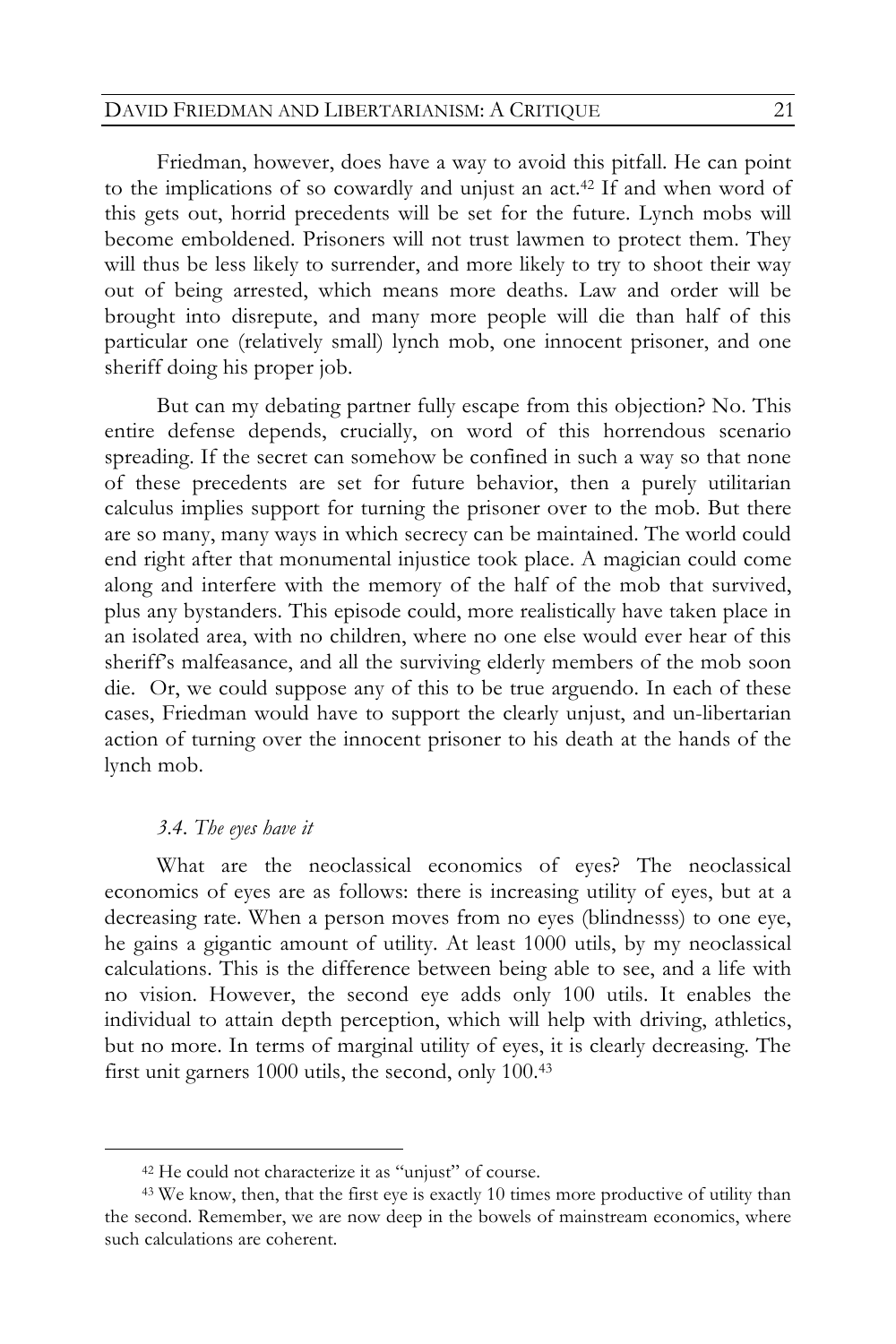David Friedman has two eyes. There are thousands of people on earth, if not millions, who have none at all. Therefore, as a good utilitarian "libertarian" I now advocate that this author be forced to give up one of these body parts to a deserving recipient. Yes, of course, coercing him to do this will violate his "rights," but for the utilitarian there are no such things, for reasons Friedman makes crystal clear in chapter 41 of his book. More important for Friedmanite "libertarianism" this forced transfer of ocular tissue will mean a clear gain, and of precisely 900 utils. Friedman full well knows that there are blind people. As a utilitarian, he cannot object to my calculations. And, yet, he *still* has two eyes! He has *not* given up one of them. Therefore, on his own grounds, he fails to be a consistent utilitarian "libertarian."

# *3.5. Anti market regulations*

In his preface, Friedman opposes government interference with, or involvement in, "drugs—marijuana, heroin, or Dr. Quack's cancer cure, … seat belts… welfare programs … tariffs, subsidies, loan guarantees, urban renewal, agricultural price supports…" Also, presumably, rent control, minimum wage laws, zoning, foreign "aid," and hundreds of other regulations, and all government participations in the economy. As a free market anarchist, his would be as radical an opposition to *all* of statism as any. Well and good. He certainly gets no argument from me on any of these issues. I fervently support him on all of them. However, Friedman bases his viewpoint on these matters on utilitarian, not deontological or principled libertarian grounds. What is his argument against any of these violations of private property rights? Clearly, it is that there will be more losers than winners, that the many losers will lose more from each of them than the few winners will gain from any of them. He couples this with that old utilitarian bug a boo, that all people count equally in these sorts of utility calculations.

Friedman would admit that *some* people do benefit from rent control, tariffs, etc. This applies to at least some tenants, and members of "infant" industries. Minimum wage laws and drug prohibition, too, make some people better off than would otherwise be the case. Union members gain from the former, and the demand for police and prison guards are increases through the latter. It cannot be denied that *some* farmers are enriched by agricultural price supports, and the Department of Agriculture has numerous bureaucrats who, without these programs would have to seek productive employment. Protectionism "protects" the import substitution industries, the administrators in charge of these programs, the politicians who go on first class level junkets to exotic places, where they "negotiate" trade deals such as NAFTA and CAFTA. However, if the few winners from these dirigisme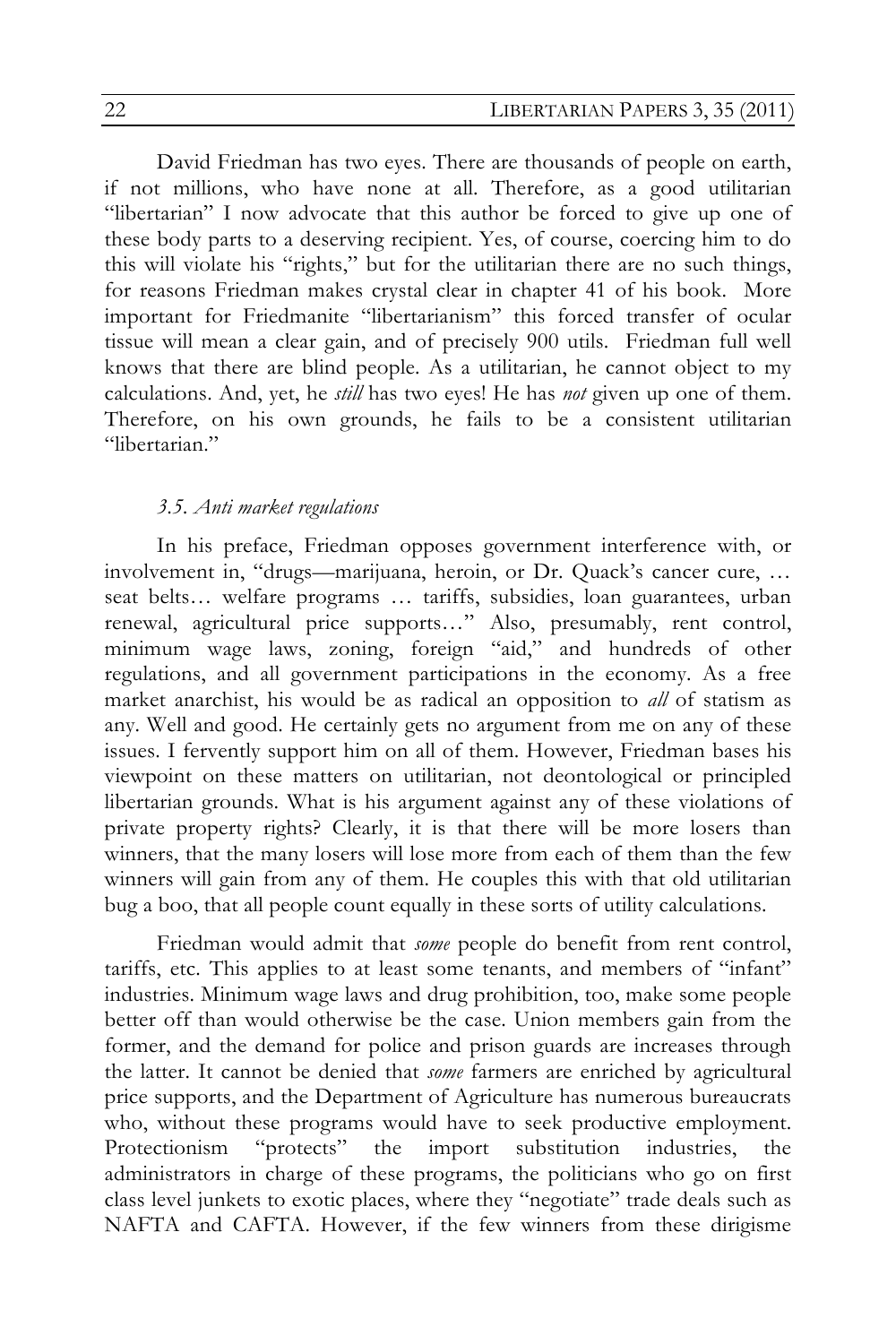institutions count more heavily than the many losers, then all bets are off insofar as Friedman's opposition to them should be concerned. This author would then be precluded from defending even these elementary and basic aspects of the free enterprise philosophy.

In what sense, then, can Friedman's views even be considered libertarian? It certainly can if we posit equal utilities for all people, and icu. We can demonstrate, based on these assumptions, that these interferences with the market hurt more people, and more seriously, than they help.<sup>44</sup> But Friedman simply has no warrant for these assumptions, none at all. His intellectual edifice in this regard is not based on a foundation of sand. It is based on nothing at all.

# **4. Conclusion**

I did Friedman the honor of criticizing what he actually wrote. I cited his book, and gave exact and explicit quotes to his contributions to the literature. He could have followed this same traditional procedure. There were "prominent libertarians" who articulated in print the viewpoints he criticized long before he wrote his criticism. Rothbard, for example, has a long and intensive paper trail in this regard. But Friedman chose not to do this. Instead, he criticized what some libertarian or other said about something that Friedman overheard. I could have emulated Friedman in this method. I could have created straw men, too, based on what fans of his were purported to have said. How would Friedman have liked it if I had done precisely that? Not so much, I expect.

Friedman's practice is a disgrace to good scholarship. It reminds me of nothing as much as the basis upon which Lenny Bruce was found guilty of obscenity. Policemen were detailed to hear and take notes on his night club performances. Then they would report to the judge (paraphrase): "He said 'fuck.' And then he said 'shit.' And then he said 'fuck' again." Friedman should have done better than that, purely on procedural grounds.

As for the substance of his critique, I congratulate him on giving deontological libertarianism a good run for its money. There is no principled libertarian who can hold this position without being able to deal with Friedman's excellent, although mistaken, objections.

 <sup>44</sup> Indeed, apart from the gigantic exception of "market failure," this would appear to be roughly the contribution of the economics profession.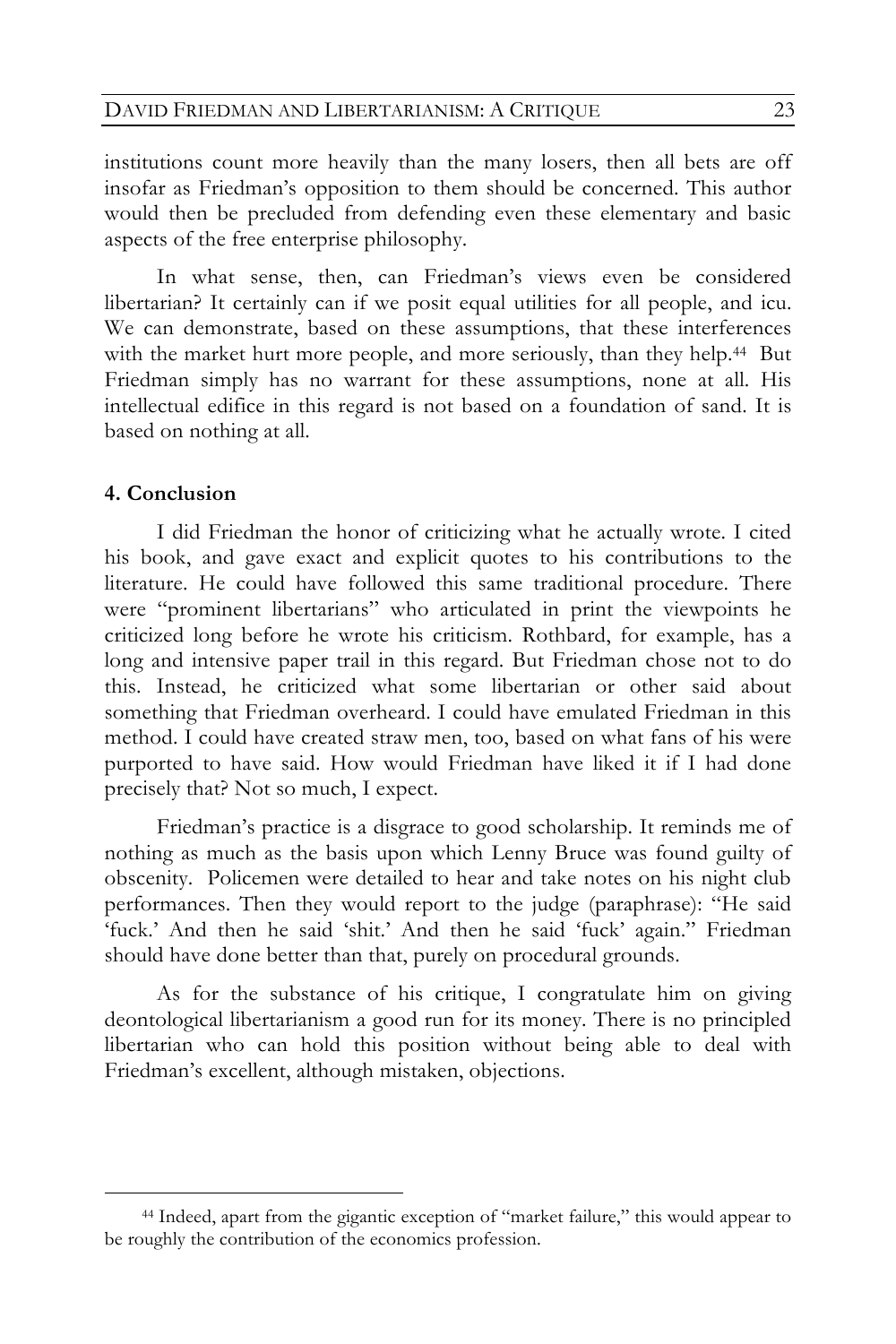## **Bibliography**

- Barnett, Randy E. 1977. "Restitution: A New Paradigm of Criminal Justice," in *Assessing the Criminal: Restitution, Retribution, and the Legal Process*, R. Barnett and J. Hagel, eds. Cambridge, Mass.: Ballinger.
- Barnett, William II. 2003. "The Modern Theory of Consumer Behavior: Ordinal or Cardinal," *Quarterly Journal of Austrian Economics;* Vol. 6, No. 1, Spring, pp. 41- 63. http://www.mises.org/journals/qjae/pdf/qjae6\_1\_3.pdf
- Barnett, William II and Walter Block. 2005. "Professor Tullock on Austrian Business Cycle Theory," *Advances in Austrian Economics*, Vol. 8, pp. 431- 443
- Barnett, William II and Walter Block. 2007. "Coase and Van Zandt on Lighthouses," *Public Finance Review*, Vol. 35, No. 6, November, pp. 710- 733
- Barnett, William II and Walter Block. 2009. "Coase and Bertrand on Lighthouses," *Public Choice*; 140(1–2):1–13, http://dx.doi.org/10.1007/s11127-008-9375-x
- Benson, Bruce L. 1990. *The Enterprise of Law: Justice Without the State*. San Francisco: Pacific Research Institute for Public Policy.
- Benson, Bruce L. 2002. "Justice without Government: The Merchant Courts of Medieval Europe and Their Modern Counterparts," printed in Beito, Gordon and Tabarrok (editors) /The Voluntary City: Choice, Community and Civil Society. / Oakland, CA: The Independent Institute pp. 127 - 150.
- Block, Walter. 1977A. "Toward a Libertarian Theory of Abortion." *The Libertarian Forum*. Vol. 10, No. 9, September, pp. 6-8; http://www.mises.org/journals/lf/1977/1977\_09.pdf
- Block, Walter. 1977B. "Coase and Demsetz on Private Property Rights," *The Journal of Libertarian Studies: An Interdisciplinary Review*, Vol. I, No. 2, Spring, pp. 111-115, http://www.mises.org/journals/jls/1\_2/1\_2\_4.pdf
- Block, Walter. 1978. "Abortion, Woman and Fetus: Rights in Conflict?" *Reason,* April, pp. 18-25.
- Block, Walter. 1990. "Earning Happiness Through Homesteading Unowned Land: a comment on 'Buying Misery with Federal Land' by Richard Stroup," *Journal of Social Political and Economic Studies*, Vol. 15, No. 2, Summer, pp. 237-253.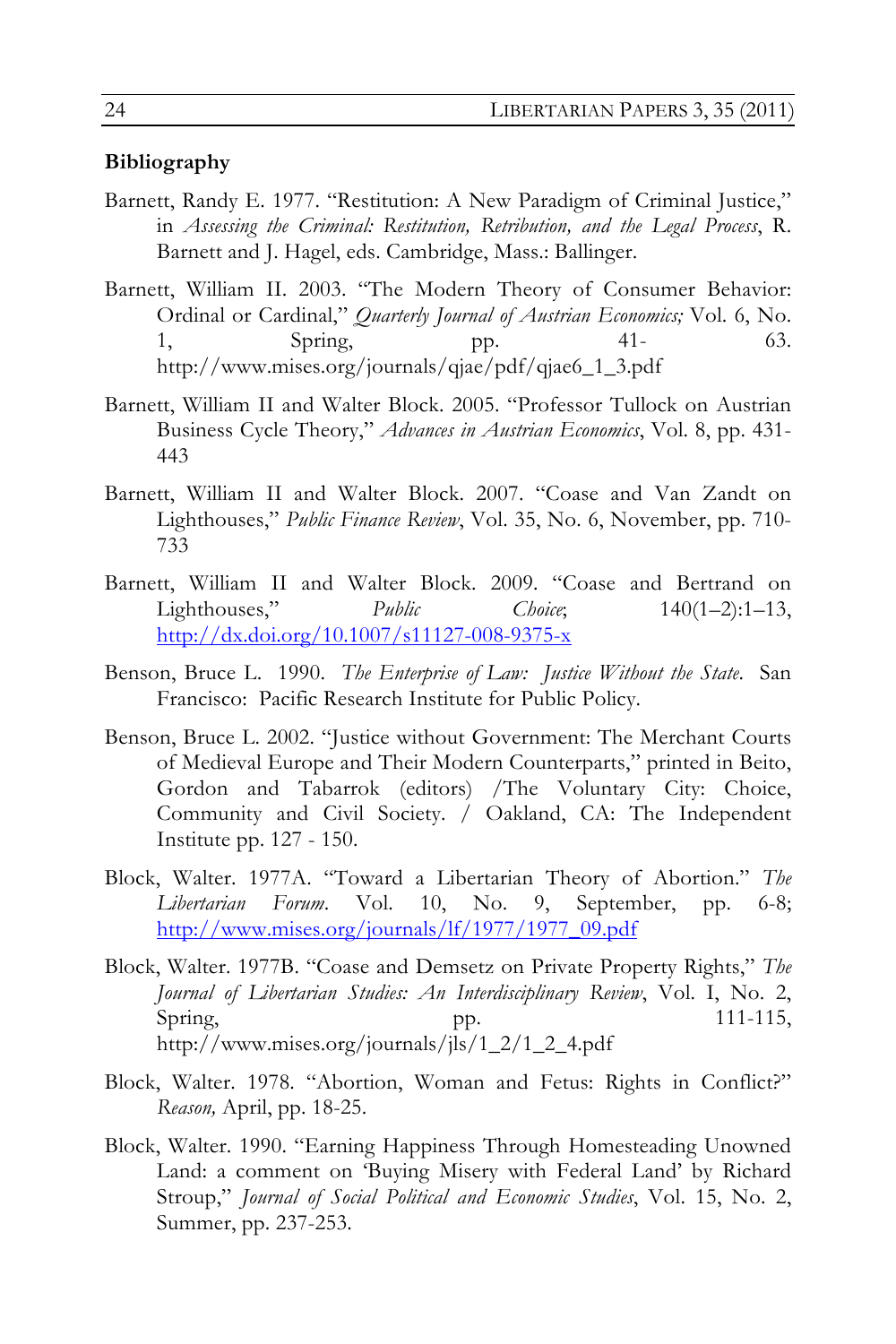- Block, Walter. 1995. "Ethics, Efficiency, Coasean Property Rights and Psychic Income: A Reply to Demsetz," *Review of Austrian Economics*, Vol. 8, No. 2, pp. 61-125, http://www.mises.org/journals/rae/pdf/rae8\_2\_4.pdf
- Block, Walter. 1996. "O.J.'s Defense: A Reductio Ad Absurdum of the Economics of Ronald Coase and Richard Posner," *European Journal of Law and Economics*, Vol. 3, pp. 265-286; http://www.walterblock.com/publications/block\_oj's-defense.pdf
- Block, Walter. 1998. "Private Roads, Competition, Automobile Insurance and Price Controls," *Competitiveness Review*, Vol. 8, No. 1, pp. 55-64
- Block, Walter. 1999. "Market Inalienability Once Again: Reply to Radin," *Thomas Jefferson Law Journal*, Vol. 22, No. 1, Fall, pp. 37-88; http://www.walterblock.com/publications/market\_inalienability.pdf;
- Block, Walter. 2000. "Private Property Rights, Erroneous Interpretations, Morality and Economics: Reply to Demsetz," *Quarterly Journal of Austrian Economics*, Vol. 3, No. 1, Spring, pp. 63-78; http://www.mises.org/journals/qjae/pdf/qjae3\_1\_8.pdf
- Block, Walter. 2001A. "Stem Cell Research: The Libertarian Compromise"; September 3; http://www.lewrockwell.com/block/block5.html
- Block, Walter. 2001B. "Jonah Goldberg and the Libertarian Axiom on Non-Aggression." June 28; http://www.lewrockwell.com/orig/block1.html
- Block, Walter. 2002A. "Homesteading City Streets; An Exercise in Managerial Theory," *Planning and Markets,* Vol. 5, No. 1, pp. 18-23; September, http://www-pam.usc.edu/volume5/v5i1a2s1.html; http://www-pam.usc.edu/
- Block, Walter. 2002B. "On Reparations to Blacks for Slavery," *Human Rights Review*, Vol. 3, No. 4, July-September, pp. 53-73
- Block, Walter. 2002C. "Radical Privatization and other Libertarian Conundrums," *The International Journal of Politics and Ethics*, Vol. 2, No. 2, pp. 165-175
- Block, Walter. 2002-2003. "Berman on Blackmail: Taking Motives Fervently," *Florida State University Business Review*, Vol. 3, No. 1, pp. 57- 114
- Block, Walter. 2003A. "Libertarianism vs. Objectivism; A Response to Peter Schwartz," *Reason Papers*, Vol. 26, Summer, pp. 39-62
- Block, Walter. 2003B. "The Non Aggression Axiom of Libertarianism," February 17; http://www.lewrockwell.com/block/block26.html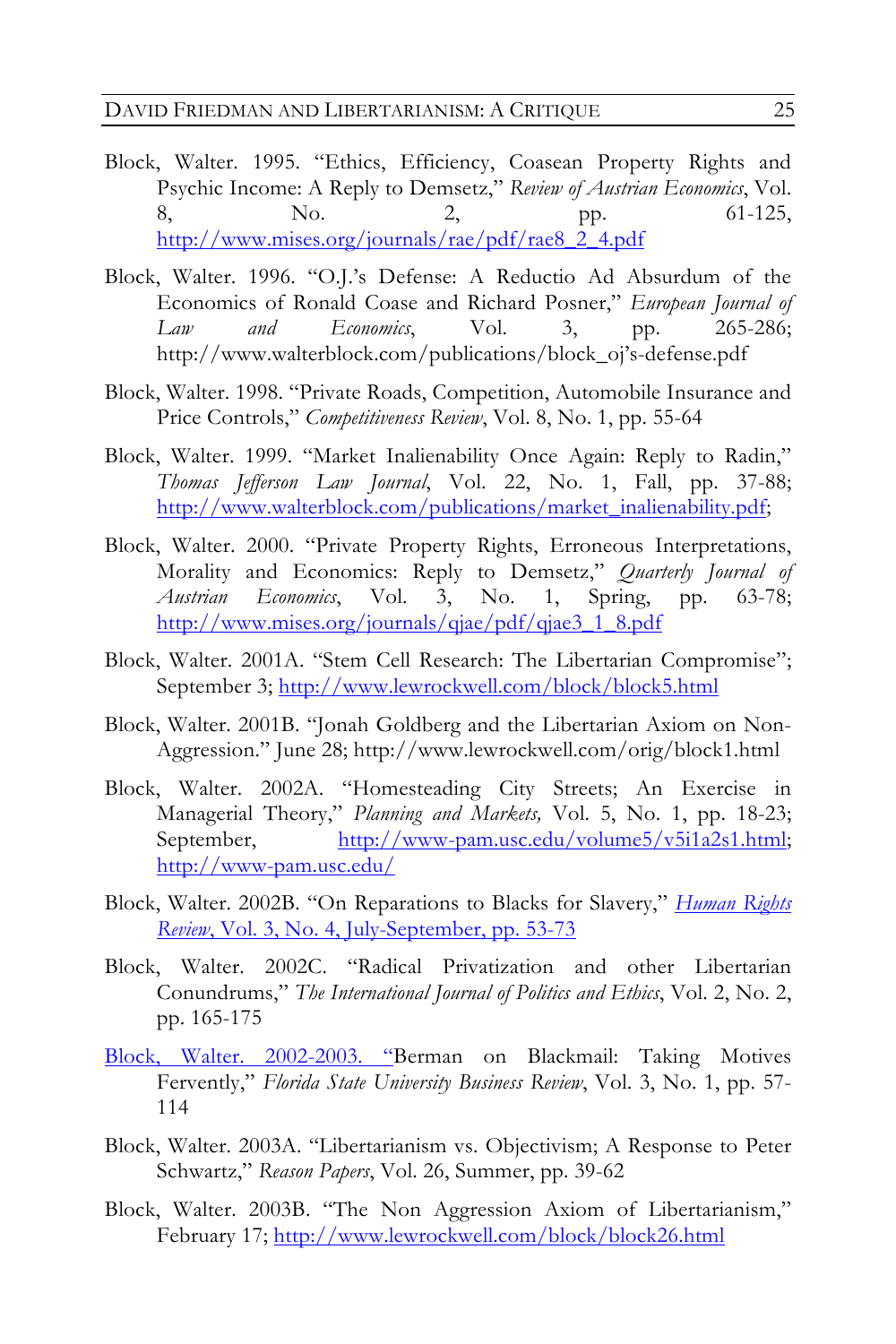- Block, Walter. 2003C. "Private property rights, economic freedom, and Professor Coase: A Critique of Friedman, McCloskey, Medema and Zorn," *Harvard Journal of Law and Public Policy*, Vol. 26, No. 3, Summer, pp. 923-951; http://findarticles.com/p/articles/mi\_go2782/is\_3\_26/ai\_n6640908/? tag=content
- Block, Walter. 2004A. Austrian Law and Economics: The Contributions of Adolf Reinach and Murray Rothbard, *Quarterly Journal of Austrian Economics,* Vol. 7, No. 4, Winter, pp. 69-85
- Block, Walter. 2004B. "Reply to Frank van Dun's 'Natural Law and the Jurisprudence of Freedom,'" *Journal of Libertarian Studies*. Vol. 18, No. 2, Spring, pp. 65-72.
- Block, Walter. 2004C. "Libertarianism, Positive Obligations and Property Abandonment: Children's Rights," *International Journal of Social Economics*; Vol. 31, No. 3, pp 275-286; http://www.emeraldinsight.com/Insight/viewContainer.do?containerT ype=Issue&containerId=18709; http://www.walterblock.com/publications.php#recent-arts; http://www.walterblock.com/publications/block-children.pdf
- Block, Walter. 2004D. "Radical Libertarianism: Applying Libertarian Principles to Dealing with the Unjust Government, Part I" *Reason Papers*, Vol. 27, Fall, pp. 117-133; http://www.walterblock.com/publications/block\_radicallibertarianism-rp.pdf
- Block, Walter. 2006A. "Coase and *Kelo*: Ominous Parallels and Reply to Lott on Rothbard on Coase," *Whittier Law Review*, Vol. 27, No. 4, pp. 997- 1022
- Block, Walter. 2006B. "Radical Libertarianism: Applying Libertarian Principles to Dealing with the Unjust Government, Part II" *Reason*  Papers, Vol. 28, Spring, pp. 85-109; http://www.walterblock.com/publications/block\_radicallibertarianism-rp.pdf
- Block, Walter. 2008. "Homesteading, ad coelum, owning views and forestalling." *The Social Sciences*. Vol. 3, No. 2, pp. 96-103; http://medwelljournals.com/new/5/archivedetails.php?id=5&jid=TSS &theme=5&issueno=12; http://www.medwelljournals.com/fulltext/TSS/2008/96-103.pdf
- Block, Walter. 2009. "Libertarian punishment theory: working for, and donating to, the state" *Libertarian Papers,* Vol. 1;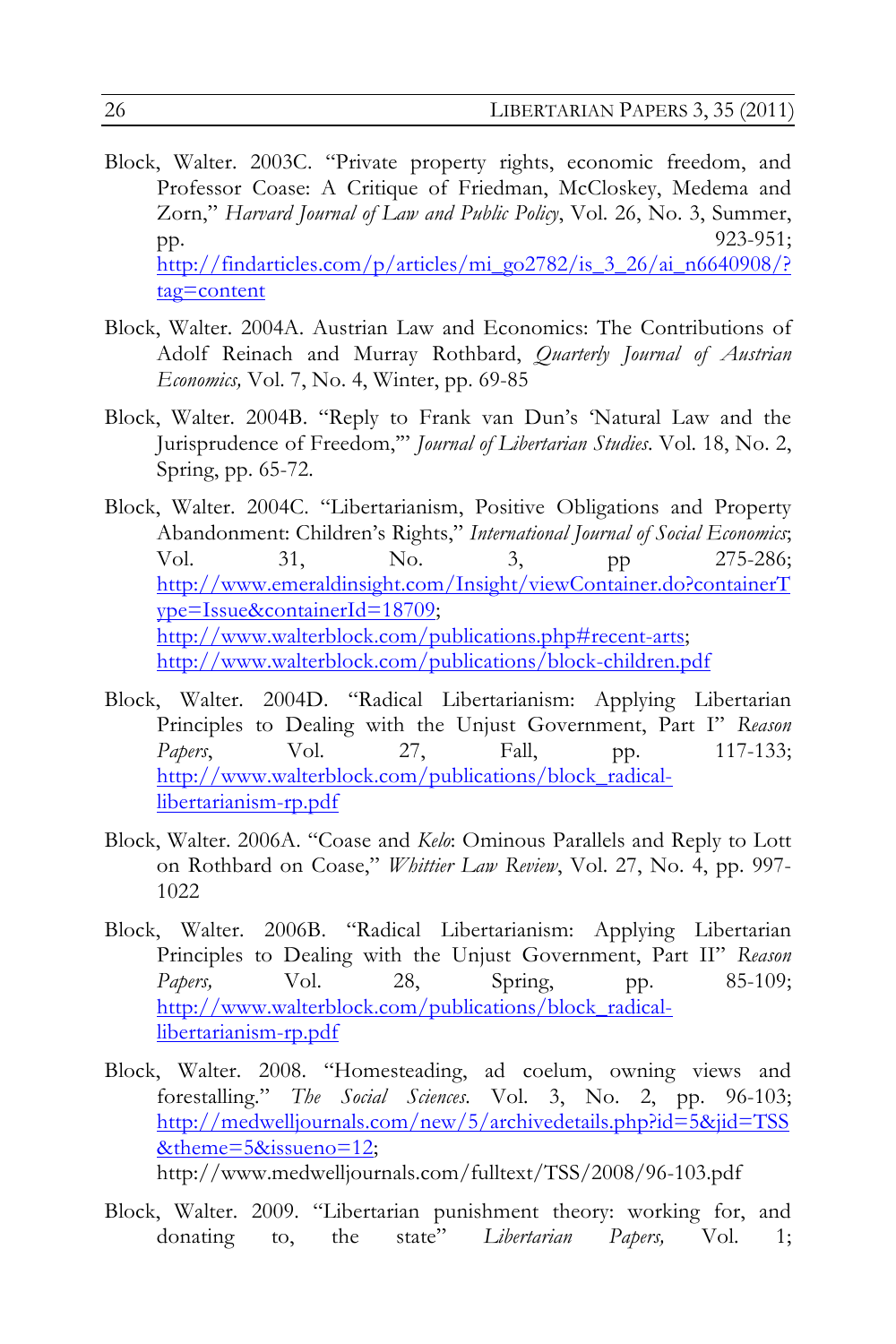## DAVID FRIEDMAN AND LIBERTARIANISM: A CRITIQUE 27

*http://libertarianpapers.org/2009/17-libertarian-punishment-theory-working-forand-donating-to-the-state/*

- Block, Walter. 2010. "A libertarian perspective on the stem cell debate: compromising the uncompromisible," *Journal of Medicine and Philosophy*. Vol. 29-448; http://jmp.oxfordjournals.org/cgi/content/full/jhq033?
- Block, Walter E. 2010A. "Rejoinder to Wisniewski on Abortion." *Libertarian Papers;* http://libertarianpapers.org/2010/32-block-rejoinder-towisniewski-on-abortion/; http://libertarianpapers.org/articles/2010/lp-2-32.pdf
- Block, Walter E. 2010B. "Objections to the Libertarian Stem Cell Compromise," *Libertarian Papers* 2, 34; http://libertarianpapers.org/2010/34-block-objections-to-thelibertarian-stem-cell-compromise/
- Block, Walter E. 2010C. "Rejoinder to Boettke on Coasean Economics and Communism." Romanian Economic and Business Review, Vol. 5, No. 3, Fall, pp. 9-90
- Block, Walter E. 2010D. "A Response to Brooks' Support of Demsetz on the Coase Theorem." *Dialogue,* Vol. 2; http://www.unisvishtov.bg/dialog/2010/2.10.WB.pdf
- Block, Walter E. 2011. "Response to Wisniewski on Abortion, Round Two." *Libertarian Papers*; Vol. 3, Article No. 4; http://libertarianpapers.org/2011/4-block-response-to-wisniewski-onabortion-round-two/
- Block, Walter and William Barnett II. 2008. "Continuums" *Journal Etica e Politica / Ethics & Politics*, Vol. 1, pp. 151-166, June; http://www2.units.it/ $\sim$ etica/ http://www2.units.it/~etica/2008\_1/BLOCKBARNETT.pdf
- Block, Walter, William Barnett II and Gene Callahan. 2005. "The Paradox of Coase as a Defender of Free Markets," *NYU Journal of Law & Liberty*, Vol. 1, No. 3, pp. 1075-1095; http://tinyurl.com/2hbzd4
- Block, Walter and Matthew Block. 2000. "Toward a Universal Libertarian Theory of Gun (Weapon) Control," *Ethics, Place and Environment*, Vol. 3, No. 3, pp. 289-298; http://www.walterblock.com/publications/theory\_gun\_control.pdf
- Block, Walter v. Richard Epstein. 2005. "Debate on Eminent Domain." *NYU Journal of Law & Liberty*, Vol. 1, No. 3, pp. 1144-1169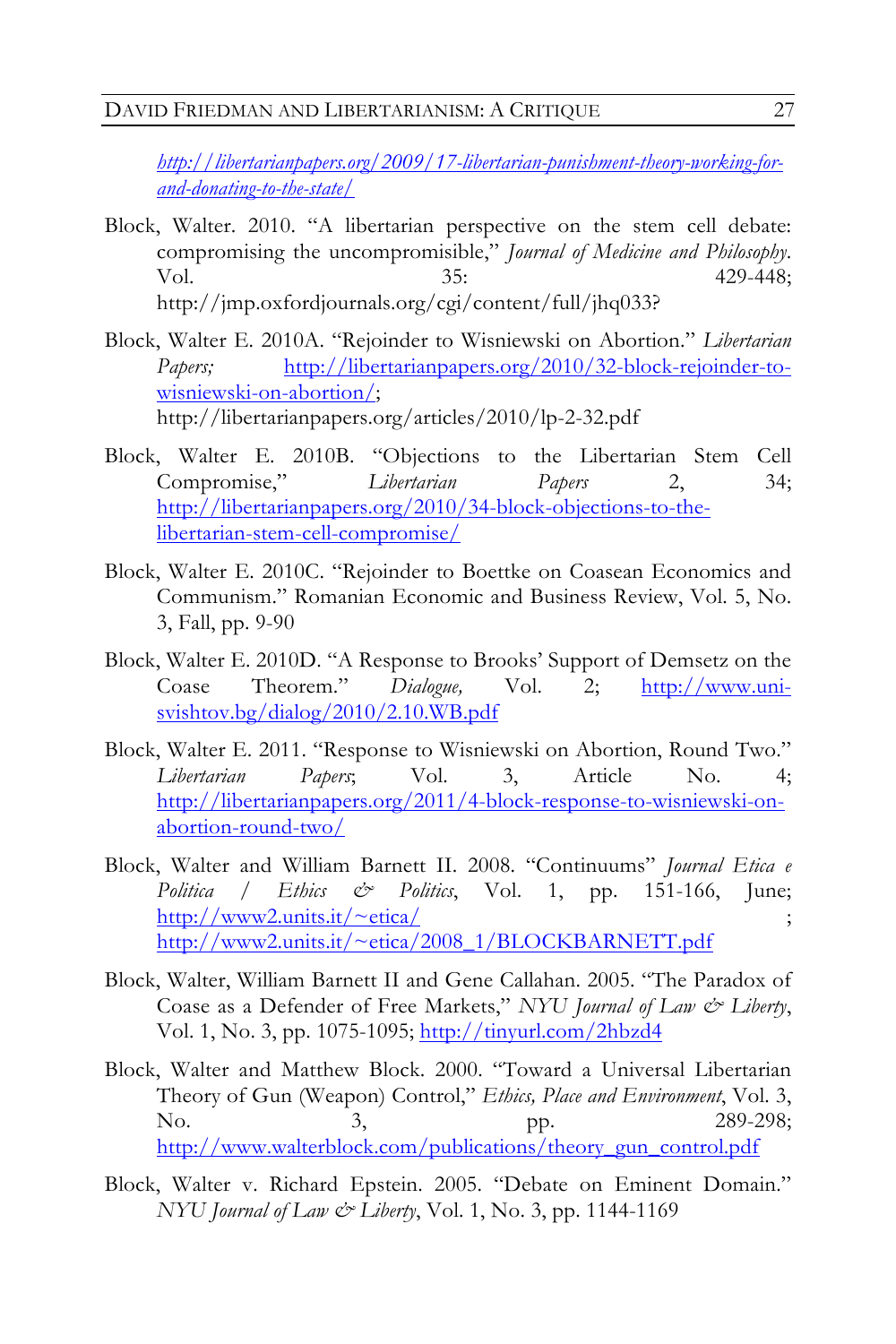- Block, Walter and Roy Whitehead. 2005. "Compromising the Uncompromisable: A Private Property Rights Approach to Resolving the Abortion Controversy," *Appalachian Law Review,* 4 (2) 1-45; http://www.walterblock.com/publications/block-whitehead\_abortion-2005.pdf; http://www.walterblock.com/wpcontent/uploads/publications/block-whitehead\_abortion-2005.pdf
- Block, Walter and Guillermo Yeatts. 1999-2000. "The Economics and Ethics of Land Reform: A Critique of the Pontifical Council for Justice and Peace's 'Toward a Better Distribution of Land: The Challenge of Agrarian Reform,'" *Journal of Natural Resources and Environmental Law*, Vol. 15, No. 1, pp. 37-69
- Bylund, Per. 2005. "Man and Matter: A Philosophical Inquiry into the Justification of Ownership in Land from the Basis of Self-Ownership." Master thesis, Lund University, spring semester (June); http://www.uppsatser.se/uppsats/a7eb17de8f/; http://perbylund.com/academics\_polsci\_msc.pdf; http://www.essays.se/essay/a7eb17de8f/
- Cordato, Roy E. 1989. "Subjective Value, Time Passage, and the Economics of Harmful Effects," *Hamline Law Review*, Vol. 12, No. 2, Spring, pp.229-244.
- Cordato, Roy E. 1992a. "Knowledge Problems and the Problem of Social Cost" *Journal of the History of Economic Thought*, vol.14, Fall, pp. 209-224.
- Cordato, Roy E. 1992b. Welfare Economics and Externalities in an Open-Ended Universe: A Modern Austrian Perspective, Boston: Kluwer.
- Cordato, Roy E. 1997. "Market-Based Environmentalism and the Free Market: They're Not the Same," *The Independent Review*, Vol. 1, No. 3, Winter, pp. 371-386.
- Cordato, Roy. 1998. "Time Passage and the Economics of Coming to the Nuisance: Reassessing the Coasean Perspective," *Campbell Law Review*, vol. 20, No. 2, Spring, pp. 273-292
- Cordato, Roy. 2000. "Chasing Phantoms in a Hollow Defense of Coase" *The Review of Austrian Economics*, Vol. 13, No. 2, September, pp. 193-208.
- Evers, Williamson M. 1977. "Toward a reformulation of the law of contracts," *The Journal of Libertarian Studies*, Vol. 1, No. 1, Winter, pp. 3- 14; http://mises.org/journals/jls/1\_1/1\_1\_2.pdf
- Fox, Glenn. 2007. "The Real Coase Theorems." *The Cato Journal: An Interdisciplinary Journal of Public Policy Analysis*. Volume 27 Number 3, Fall, pp. 373-396; http://www.cato.org/pubs/journal/cj27n3/cj27n3-5.pdf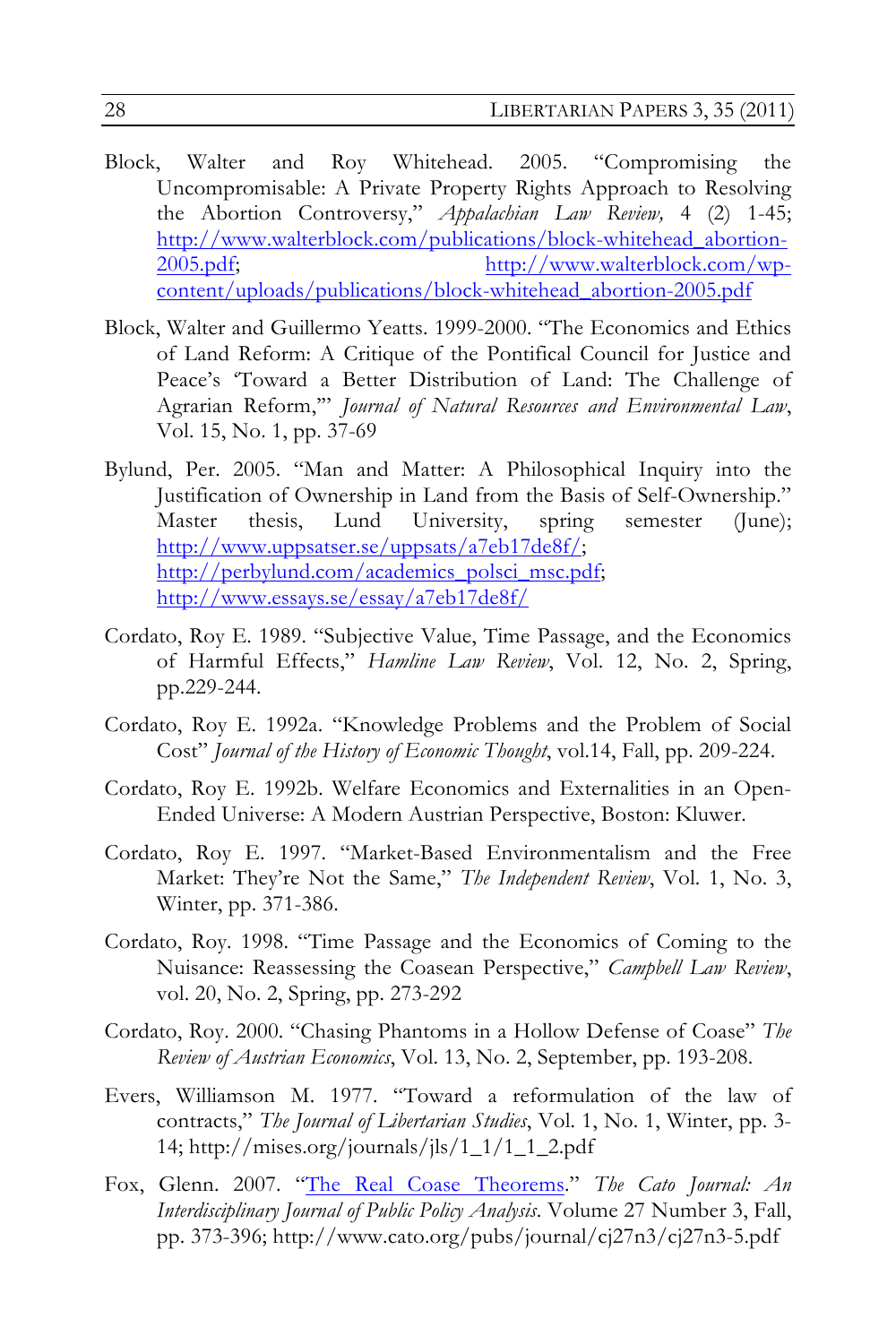- Friedman, David. 1979. "Private creation and enforcement of law: a historical case." *University of Chicago Law Review*. http://www.daviddfriedman.com/Academic/Iceland/Iceland.html
- Friedman, David. 1989. *The Machinery of Freedom: Guide to a Radical Capitalism,* La Salle, IL: Open Court, 2nd ed.; http://www.daviddfriedman.com/Libertarian/Machinery\_of\_Freedom /MofF\_Chapter\_41.html
- Friedman, David. Undated. "The Swedes Got It Right." http://www.daviddfriedman.com/Academic/Coase\_World.html
- Gordon, David. 1993. "Toward a Deconstruction of Utility and Welfare Economics," *The Review of Austrian Economics*, Vol. 6, No. 2, pp. 99-112; http://www.mises.org/journals/rae/pdf/RAE6\_2\_4.pdf
- Gregory, Anthony and Walter Block. 2007. "On Immigration: Reply to Hoppe." *Journal of Libertarian Studies*, vol. 21, No. 3, Fall, pp. 25-42; http://mises.org/journals/jls/21\_3/21\_3\_2.pdf
- Herbener, Jeffrey M. 1979. "The Pareto Rule and Welfare Economics," *Review of Austrian Economics*, Vol. 10 Num. 1, pp. 79-106; http://www.mises.org/journals/rae/pdf/RAE10\_1\_4.pdf
- Higgs, Robert. 1994. "Banning a Risky Product Cannot Improve Any Consumer's Welfare (Properly Understood), with Applications to FDA Testing Requirements " *The Review of Austrian Economics*, Vo1.7, No. 2, pp. 3-20; http://www.mises.org/journals/rae/pdf/rae7\_2\_1.pdf
- Hoppe, Hans-Hermann. 1993. The Economics and Ethics of Private Property: Studies in Political Economy and Philosophy, Boston: Kluwer
- Hoppe, Hans-Hermann. 1999. "The private production of defense." *Journal of Libertarian Studies* 14, no. 1 (Winter): 27–52.
- Hoppe, Hans-Hermann. 2001. Democracy The God That Failed: The Economics and Politics of Monarchy, Democracy, and Natural Order, Rutgers University, N.J.: Transaction Publishers
- Hoppe, Hans-Hermann. 2004. "The Ethics and Economics of Private Property." October 11; http://www.lewrockwell.com/hoppe/hoppe11.html
- Hoppe, Hans-Hermann. 2006. "Uncertainty and Its Exigencies: The Critical Role of Insurance in the Free Market " March 7; http://www.mises.org/story/2021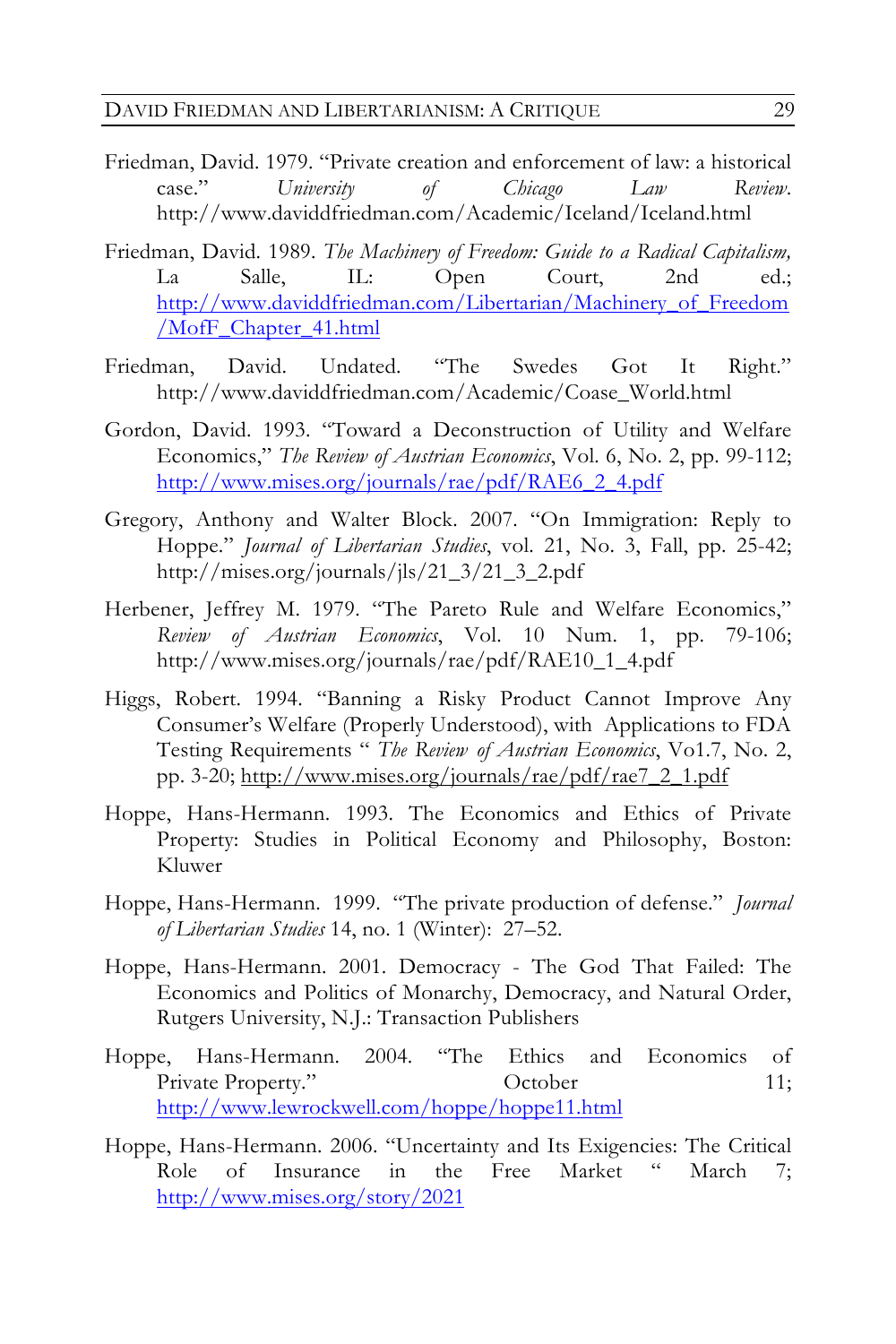- Hoppe, Hans-Hermann. 2011. "Of Private, Common, and Public Property and the Rationale for Total Privatization," *Libertarian Papers* 3, 1. http://libertarianpapers.org/2011/1-hoppe-private-common-andpublic-property/
- Hoppe, Hans-Hermann and Walter Block. 2002. "Property and Exploitation," *International Journal of Value-Based Management*, Vol. 15, No. 3, pp. 225-236; http://www.mises.org/etexts/propertyexploitation.pdf
- Kinsella, Stephan. 1996A. "New Rationalist Directions in Libertarian Rights Theory," 12:2 *J. Libertarian Studies* 313-326, Fall; http://www.mises.org/journals/jls/12\_2/12\_2\_5.pdf
- Kinsella, Stephan. 1996B. "Punishment and Proportionality: the Estoppel Approach," *The Journal of Libertarian Studies*, Vol. 12, No. 1, Spring, pp. 51-74; http://www.mises.org/journals/jls/12\_1/12\_1\_3.pdf
- Kinsella, Stephan. 1996B. "Punishment and Proportionality: the Estoppel Approach," *The Journal of Libertarian Studies*, Vol. 12, No. 1, Spring, pp. 51-74; http://www.mises.org/journals/jls/12\_1/12\_1\_3.pdf
- Kinsella, Stephan. 2003. "A libertarian theory of contract: title transfer, binding promises, and inalienability" *Journal of Libertarian Studies,* Vol. 17, No. 2, Spring, pp. 11–37; http://www.mises.org/journals/jls/17\_2/17\_2\_2.pdf
- Kinsella, Stephan. 2006. "How we come to own ourselves" September 7; http://www.mises.org/story/2291
- Krauss, Michael. 1999. "Tort Law, Moral Accountability, and Efficiency: Reflections on the Current Crisis" *Markets and Morality*, Vol. 2, No. 1, Spring; http://www.acton.org/publicat/m\_and\_m/1999\_spr/krauss.html
- Krecke, Elisabeth. 1996. "Law and the Market Order: An Austrian Critique of the Economic Analysis of Law," *Journal des Economistes et des Etudes Humaines* 7(1), March, pp.19-37; *Commentaries on Law&Economics*, 1997 Yearbook, ed., Robert W. McGee, pp.86-109.
- Lemieux, Pierre. 2001. "Perfume of Prometheus." *Laissez Faire City Times*, April 23; http://www.pierrelemieux.org/artprometheus.html
- Lewin, Peter. 1982. "Pollution Externalities: Social Cost and Strict Liability." *Cato Journal*, vol. 2, no. 1, Spring, pp. 205-229.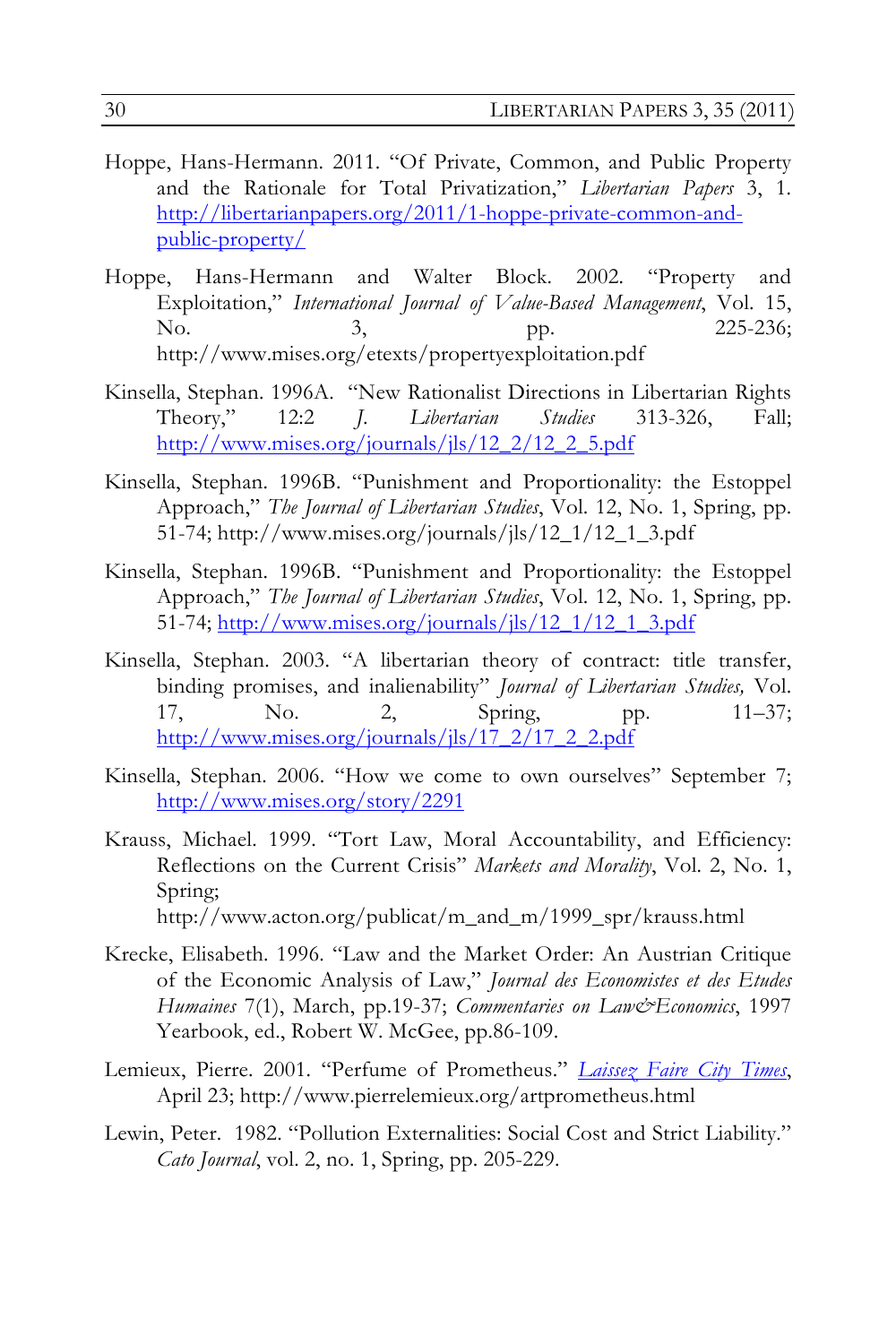- Locke, John. 1948. *An Essay Concerning the True Origin, Extent and End of Civil Government*, in E. Barker, ed., *Social Contract*, New York: Oxford University Press, pp. 17-18.
- Locke, Robert. 2005. "Marxism of the Right." *The American Conservative;* March 14; http://www.amconmag.com/article/2005/mar/14/00017/
- Mill, John Stuart. 1947 [1859]. *On Liberty*, Northbrook, IL: Ahm Publishing, http://www.bartleby.com/130/
- Murphy, Robert P. 2002. *Chaos Theory: Two Essays on Market Anarchy.* New York: RJ Communications LLC. http://mises.org/books/chaostheory.pdf net taxpayer, ruling class analysis p. 87
- North, Gary. 1990. *Tools of Dominion: The Case Laws of Exodus*, Tyler, TX: Institute for Christian Economics.
- North, Gary. 1992. *The Coase Theorem*, Tyler, TX: The Institute for Christian **Economics**
- North, Gary. 2002. "Undermining Property Rights: Coase and Becker," *The Journal of Libertarian Studies: An Interdisciplinary Review*, Vol. 16, No. 4, Fall, pp. 75-100; http://www.mises.org/journals/jls/16  $4/16$  4 5.pdf
- Olson, Charles B. 1979. "Law in Anarchy." *Libertarian Forum.* Vol. XII, No. 6, November-December, p. 4; http://64.233.167.104/u/Mises?q=cache:gFT18\_ZusWoJ:www.mises. org/journals/lf/1979/1979\_11- 12.pdf+two+teeth+for+a+tooth&hl=en&ie=UTF-8
- Osterfeld, David. 1989. "Anarchism and the Public Goods Issue: Law, Courts and the Police," *The Journal of Libertarian Studies*, Vol. 9, No. 1, Winter, pp. 47-68; http://www.mises.org/journals/jls/9\_1/9\_1\_3.pdf
- Paul, Ellen Frankel. 1987. *Property Rights and Eminent Domain*. Transaction
- Peden, Joseph R. 1977. "Property rights in Celtic Irish law," *The Journal of Libertarian Studies*, Vol. 1. No. 2, Spring, pp. 81-96
- Rand, Ayn. 1962. *The Virtue of Selfishness*, New York: New American Library, Signet Books; Ch.12, Man's rights; http://www.aynrand.org/site/PageServer?pagename=ari\_ayn\_rand\_m an\_rights
- Rothbard, Murray N. 1973A. *For a New Liberty*, Macmillan, New York; http://www.mises.org/rothbard/newliberty.asp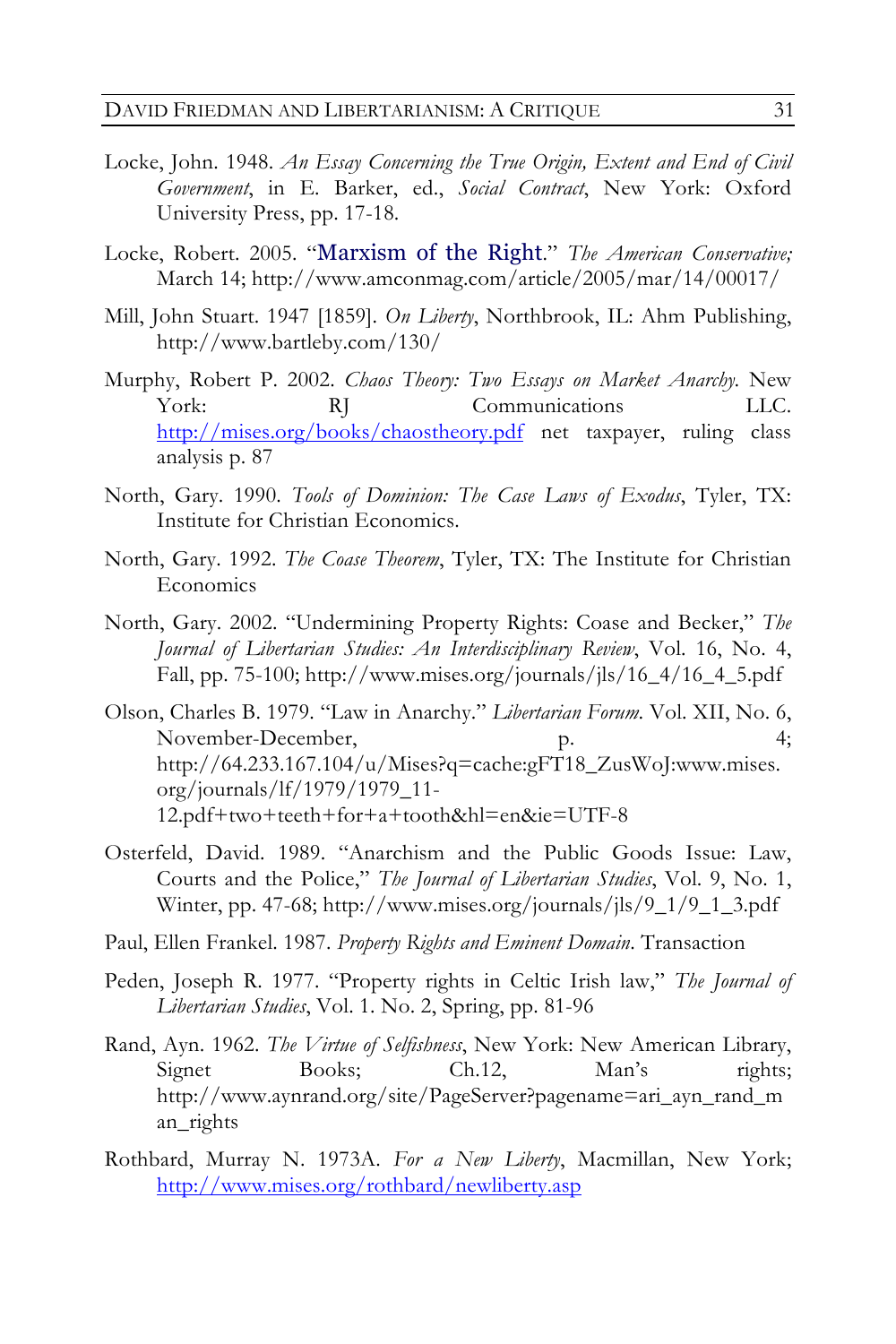- Rothbard, Murray N. 1973B. "Free Market, Police, Courts, and Law." *Reason*, March, pp. 5-19.
- Rothbard, Murray N. 1982. "Law, Property Rights, and Air Pollution," *Cato Journal*, Vol. 2, No. 1, Spring; reprinted in *Economics and the Environment: A Reconciliation*, Walter Block, ed., Vancouver: The Fraser Institute, 1990, pp. 233-279. http://www.mises.org/rothbard/lawproperty.pdf; http://mises.org/story/2120
- Rothbard, Murray N. 1991. "On Denationalizing the Courts," *Rothbard-Rockwell Report*. Burlingame, CA: Center for Libertarian Studies, Vol. 2, No. 10, October.
- Rothbard, Murray N. 1997A. "Toward a Reconstruction of Utility and Welfare Economics," in *The Logic of Action: Method, Money and the Austrian School*, Vol. I, Cheltenham, UK: Edward Elgar, pp. 211-254; http://www.mises.org/rothbard/toward.pdf
- Rothbard, Murray N. 1997B. "Value Implications of Economic Theory," Logic of Action I (Cheltenham, UK: Edward Elgar), pp. 255-265.
- Rothbard, Murray N. 1998 [1982] *The Ethics of Liberty,* New York: New York University Press. http://www.mises.org/rothbard/ethics/ethics.asp
- Rozeff, Michael S. 2005A. "Original Appropriation and Its Critics." September 1; http://www.lewrockwell.com/rozeff/rozeff18.html
- Rozeff, Michael, S. 2005B. "Some New Justifications of Rights." http://www.lewrockwell.com/rozeff/rozeff24.html
- Rushton, Philippe, J. 1997. *Race, Evolution, and Behavior: A Life History Perspective*. Second Unabridged Edition. New Brunswick, N.J. Transaction publishers
- Rushton, Philippe, J. 2000. *Race, Evolution, and Behavior: A Life History PerspectiveI.* Second Abridged Edition; copyright, self published, by J. Phillippe Rushton
- Semmens, John. 1995. "Privatizing Vehicle Registrations, Driver's Licenses and Auto Insurance," *Transportation Quarterly*, Fall, Vol. 49, No. 4, pp. 125-135
- Stringham, Edward Peter, and Mark White. 2004. "Economic Analysis of Tort Law: Austrian and Kantian Perspectives." In Law and Economics: Alternative Economic Approaches to Legal and Regulatory Issues, ed. Margaret Oppenheimer and Nicholas Mercuro, 374-392. New York: M.E. Sharpe.

http://www.sjsu.edu/stringham/docs/Stringham.and.White2005.pdf